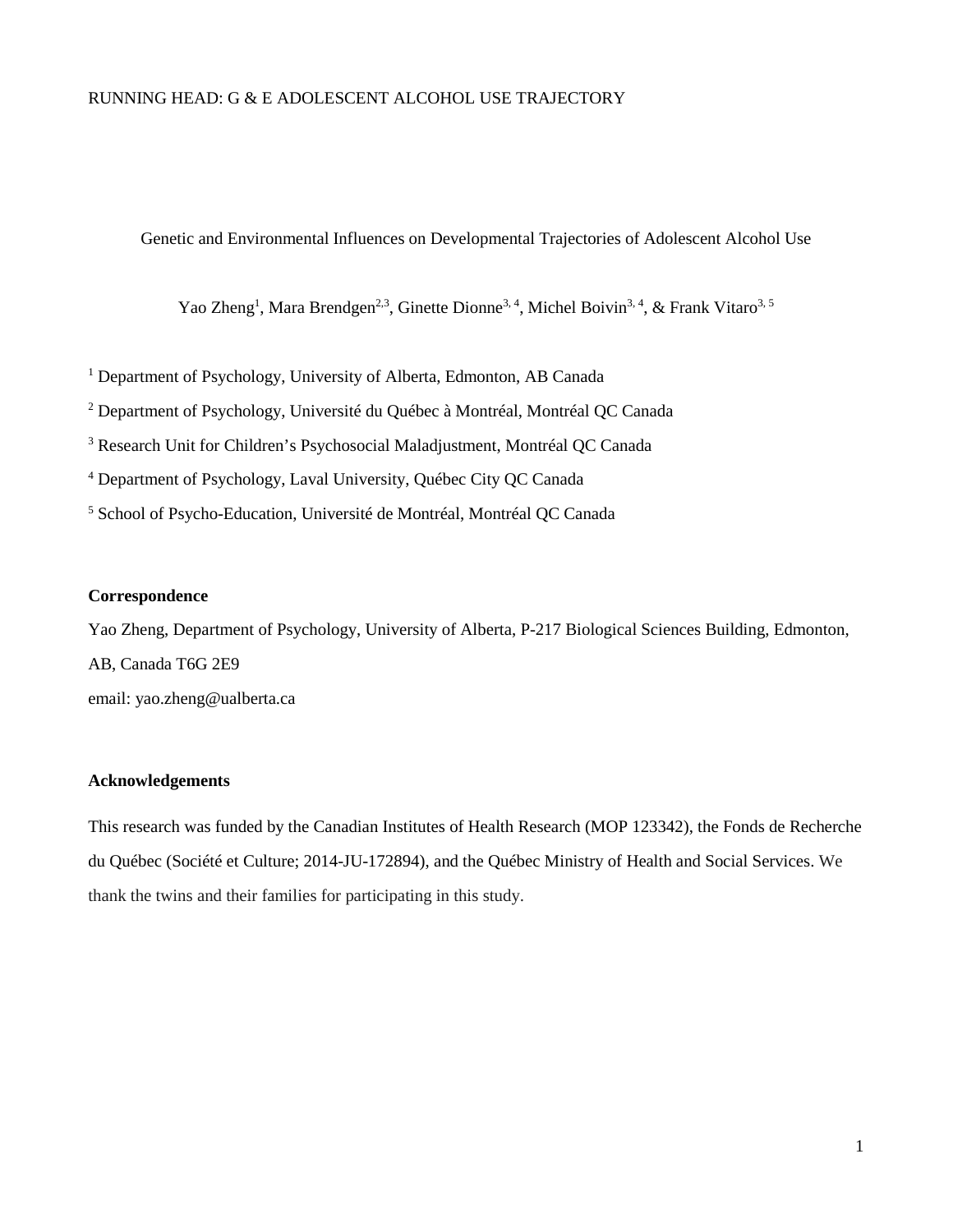#### **Abstract**

Adolescent alcohol use demonstrates distinct developmental trajectories with different times of onset, levels, and rates of growth. Twin research on adolescent alcohol use has shown that genetic influences are consistent with a gradual growth of risks, whereas non-shared environmental influences are more consistent with an accumulation of risks over time. The current study investigated the relative contributions of genetic and environmental influences on shaping different developmental trajectories of alcohol use through adolescence. Self-reported past year alcohol use was collected from 877 Canadian twins (47.1% males) at age 13, 14, 15, and 17-year-old. Growth mixture models were fit to examine different developmental trajectories of alcohol use, and biometric liability threshold models were fit to investigate genetic and environmental influences on the liability of belonging to identified trajectories. Three trajectories were identified: low (15.1%), early onset (8.2%), and normative increasing (76.7%). Memberships in the low and early onset group were under genetic (27.6% and 34.7%), shared (42.4% and 21.5%), and non-shared environment influences (30.0% and 43.8%). Membership in the normative increasing group was under genetic (37.7%) and non-shared environment influences (62.3%). Non-shared environmental influences were significantly larger for the normative increasing trajectory than for the low trajectory. These findings provide a more refined picture of genetic and environmental influences in the development of alcohol use in subgroups of adolescents. Genetic and environmental influences both matter, but to different degrees in different trajectories. Future research should identify specific shared and non-shared environmental experiences that distinguish different trajectories.

**Key words:** adolescence; alcohol use; developmental trajectory; genetic influences; twin design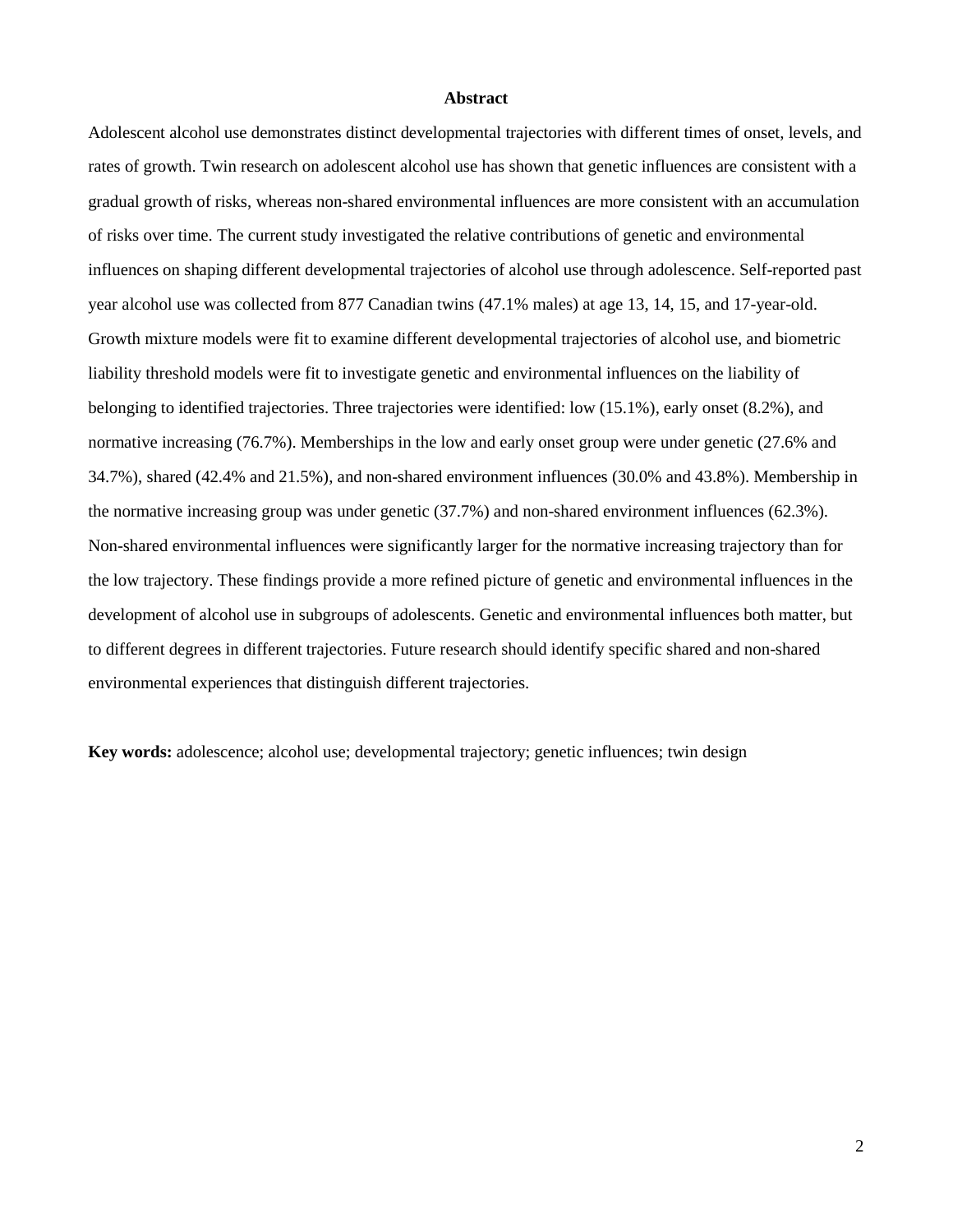#### **Introduction**

Adolescent alcohol use remains a major public health problem, and is associated with various short- and long-term adverse consequences [1], such as depression [2], risky sexual behavior [3], antisocial behavior [4], and substance abuse and dependency later in life [5]. At the global level, alcohol use and alcohol-related problems (e.g., driving under the influence, injuries) bring tremendous societal burden and costs [6]. Therefore, it is imperative to better understand the risk and protective factors of adolescent alcohol use, as well as its underlying developmental processes, to achieve better intervention effectiveness.

Despite low prevalence in early adolescence, alcohol use steadily increases throughout adolescence [7– 9]. For instance, the prevalence of any past year alcohol use at grade 8, 10, and 12 was 17.6%, 38.3%, and 55.6% respectively in the US [7]. This number was even higher in Québec province of Canada, increasing from 23.4% at grade 7 to 83.1% at grade 11 [8]. The substantial increase of alcohol use prevalence throughout adolescence consequently requires a developmental approach to study its onset and development [10, 11]. Particularly, although most adolescents who use alcohol do not develop problematic use in adulthood, about 15% of adolescents nevertheless meet diagnostic criteria for alcohol abuse by age 18 [12]. Furthermore, the majority of adults with alcohol use disorder usually started use during adolescence or even earlier. Early onset of alcohol use is thus one of the strongest predictors of later alcohol use-related problems and psychiatric disorders. For instance, individuals who used alcohol before age 15 are at an increased risk for substance dependence in adulthood, as well as STD infection, educational underachievement, and criminal conviction [9, 13, 14]. Moreover, a faster increase in adolescent alcohol use predicts more alcohol use disorder, antisocial social behavior, and risky sexual behavior in young adulthood [15]. These findings underscore the importance of examining the onset as well as the growth rates of alcohol use from an early age. Notably, person-centered longitudinal studies have revealed that adolescents follow distinct developmental trajectories of alcohol use characterized by different times of onset, levels, and rates of growth.

Many studies have examined developmental trajectories of adolescent alcohol use, and the number and types of trajectories identified vary over studies. This discrepancy is largely due to differences across studies in the specific measures (e.g., past year use vs. past month use, alcohol use vs. binge drinking) and sample characteristics of each study (e.g., age range, ethnicity composition, gender composition). Despite these differences, most studies nevertheless typically found two to five trajectories [see 16 for a comprehensive review], with three common trajectories consistently identified across studies using different measures and samples. Specifically, most studies have identified a trajectory with low level of alcohol use that remains stable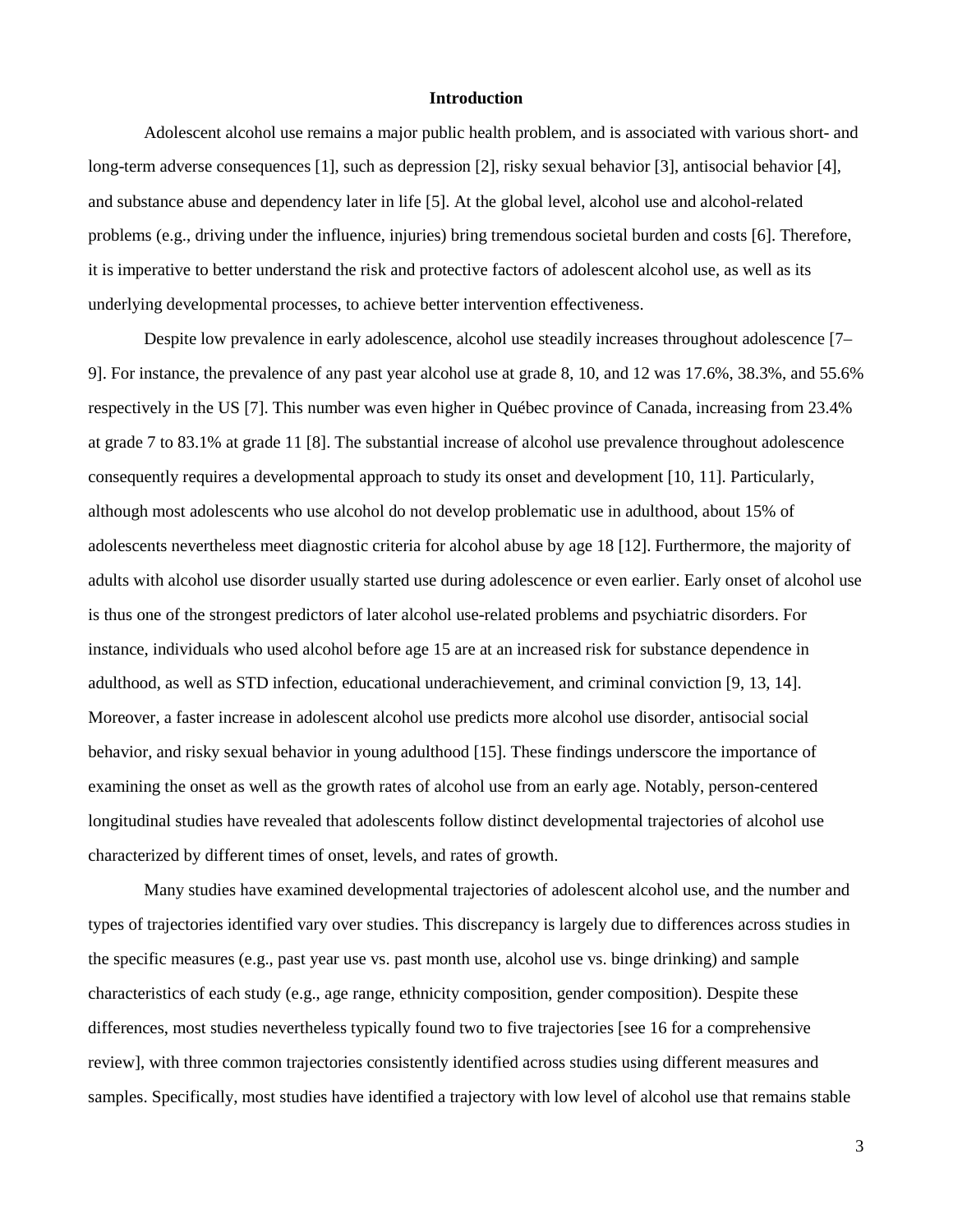during adolescence. Another common trajectory typically starts at low level and increases steadily through adolescence, representing a pattern of relatively normative use. A third type of trajectory with a more problematic pattern but lower prevalence is characterized with early onset and quick escalation, and its level remains relatively high during adolescence [16–23]. Expectedly, the trajectory with early onset and high level is usually associated with worse alcohol-related outcomes in adulthood [16–18]. These findings highlight the importance of further identifying risk and protective factors and developmental mechanisms that steer adolescents along different trajectories.

Twin studies have shown that genetic, shared environmental (i.e., environmental experiences that make twins of a pair similar to each other), and non-shared environmental (i.e., environmental experiences that create differences between twins reared together) factors all contribute to the initiation and escalation of alcohol use during adolescence [24, 25], with a sample-size weighted average effect of 37%, 36%, and 27%, respectively [26]. Notably, genetic influences tend to be higher, whereas shared environmental influences tend to be lower, for alcohol frequency/quantity than for alcohol initiation [26, 27]. For instance, Maes et al. [28] found predominant genetic (74%) but non-significant shared environmental influences on current alcohol use among 13- to 16-year-old US twins. In contrast, shared environment predominantly (71%) explained lifetime alcohol use, with non-shared environment explained the remaining variance. Rose et al. [29] also found predominant shared environmental influences (76%) on alcohol use/abstinence at age 14 in Finnish twins. Similar results were also reported in other US [30, 31], Dutch [32, 33], Australian [34], and UK [27] adolescent samples.

Longitudinal twin studies have demonstrated that the magnitude of genetic influences increases, whereas shared environmental influences become less salient through adolescence in US [35-37], Dutch [38], and Finnish [39] samples. They have also investigated the dynamic patterns of genetic and environmental contributions to phenotypic continuity and change, revealing high genetic stability but low non-shared environmental stability [38, 40, 41], although some studies have also demonstrated genetic innovation [42]. Particularly, recent studies examining the rates of growth of adolescent alcohol use found that genetic influences are consistent with a gradual growth of risks, whereas non-shared environmental influences are more consistent with an accumulation of risks over time [43, 44]. Together, these findings suggest that a stable set of genetic factors largely contribute to the stability of alcohol use, with new genetic factors emerging over time, while non-shared environmental factors are largely time-specific and mostly contribute to the change of alcohol use [24].

The aforementioned longitudinal twin studies primarily focused on age-to-age change of genetic and environmental influences and/or genetic and environmental stability. The two studies that have examined the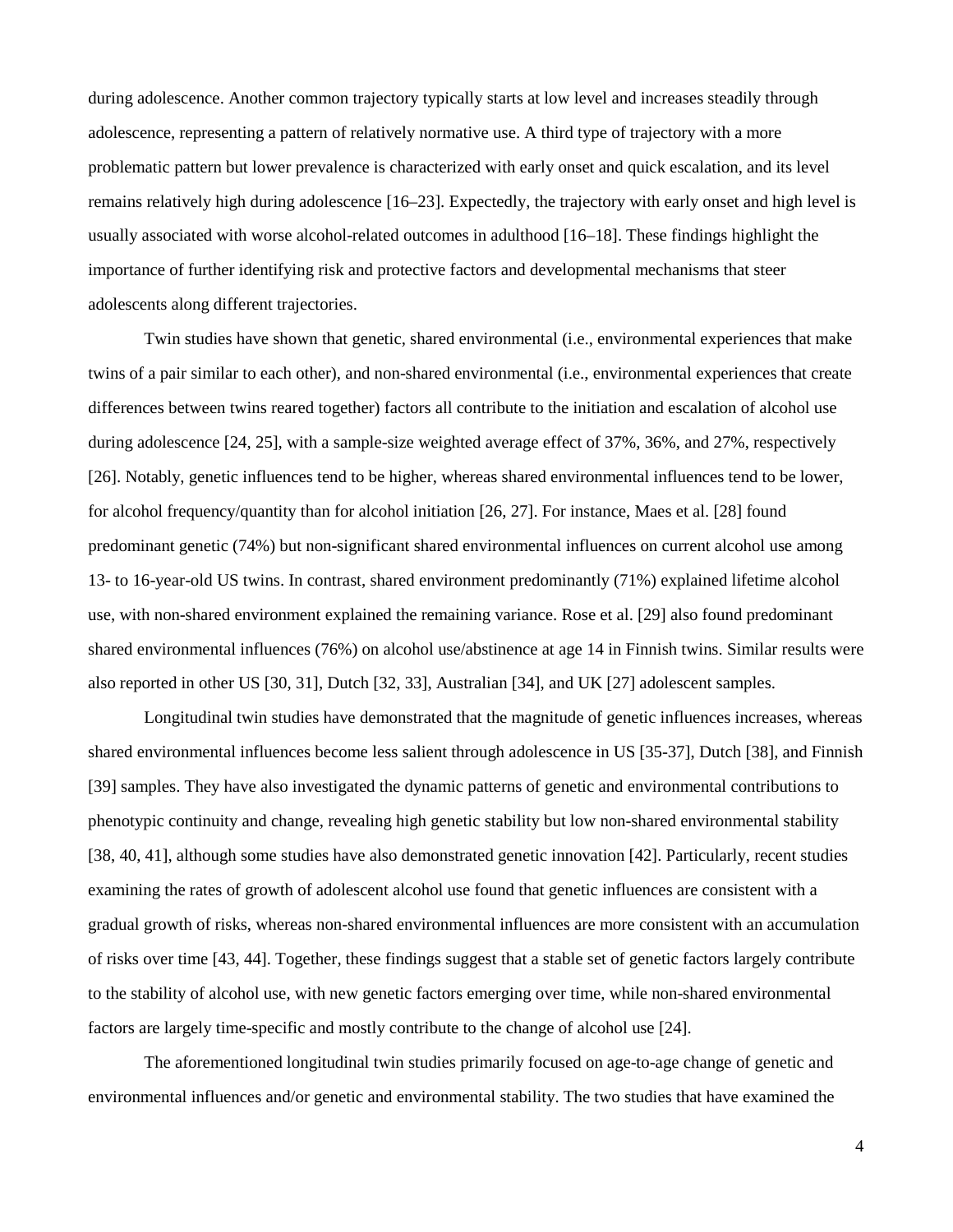rates of growth both assumed that adolescents follow similar curves [43, 44]. Given that person-centered longitudinal studies have shown that adolescents follow distinct developmental patterns of alcohol use [16–23], it is unclear to what extent genetic and environmental factors can differentially explain different developmental trajectories. No study, to our knowledge, has examined this question for adolescent alcohol use. However, twin studies on other externalizing phenotypes provided some evidence that genetic and environmental factors could differentially contribute to distinct developmental trajectories of externalizing behaviors. Barnes et al. [45] found 70% genetic influences on delinquents showing early-onset persistent trajectory, as opposed to 35% on delinquents primarily showing antisocial behavior during adolescence. Zheng and Cleveland [46] reported genetic influences (31%) in male delinquents showing chronically moderate level of antisocial behavior, but not among those males showing a decreasing pattern (0%) from adolescence to young adulthood. Lastly, Fontaine et al. [47] showed significant shared environmental influences among girls showing a stable high level (75%) of callous-unemotional traits, but not among those girls showing stable low (8%) or decreasing level (26%) from age 7 to 12. Therefore, it seems reasonable to expect that genetic and environmental influences could also differ across different developmental trajectories of alcohol use during adolescence.

Using prospective longitudinal data from a sample of community-based Canadian adolescent twins followed from age 13 to 17 years, the primary aim of the present study was to elucidate the role of genetic, shared and non-shared environmental factors in explaining different developmental trajectories of alcohol use during adolescence. We expected to find at least the few trajectories commonly identified in previous studies: A trajectory with low use throughout adolescence, a trajectory that starts earlier with higher level and rate of growth, and a third trajectory that starts in adolescence and shows a normative increase. Given that these trajectories differ in their times of onset, levels, and rates of growth, and that genetic influences tend to be higher, whereas shared environmental influences tend to be lower, for alcohol frequency/quantity (i.e., levels) than for alcohol initiation (i.e., onset) [26–29], we expected that genetic and/or environmental influences could differ across different developmental trajectories of alcohol use during adolescence.

### **Methods**

## **Sample and Procedure**

The 421 twin pairs in the study (73 MZ males, 90 MZ females, 61 DZ males, 67 DZ females, 130 DZ opposite-sex) were part of a population-based sample of 662 twin pairs from the greater Montréal area recruited at birth between November 1995 and July 1998 [48]. Genetic marker analysis of eight to 10 highly polymorphous genetic markers was conducted to determine zygosity. If genetic material was insufficient or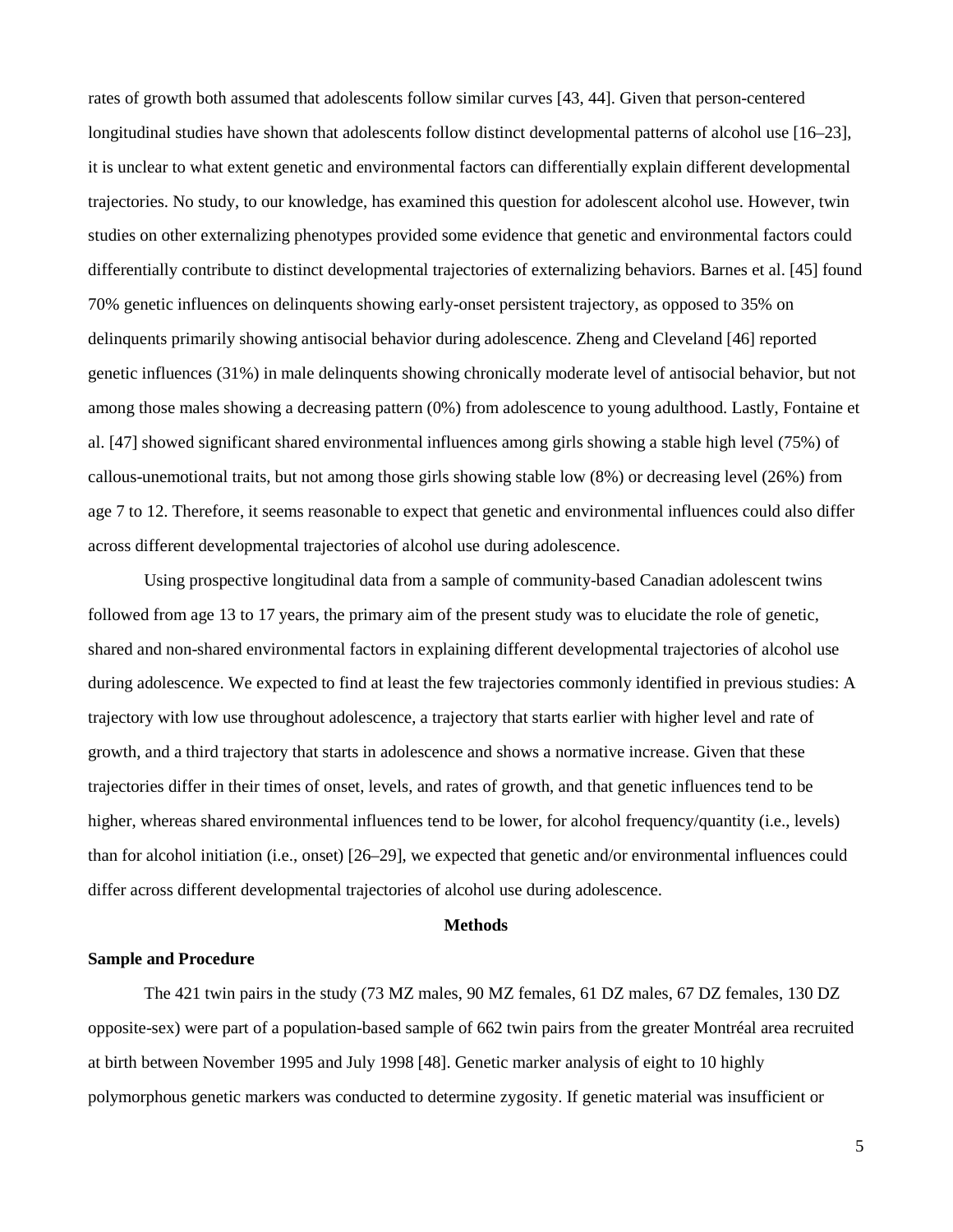unavailable, zygosity was also assessed at 18 months and again at age 9 based on physical resemblance using the Zygosity Questionnaire for Young Twins [49, 50]. Comparison between zygosity based on the similarity of genetic markers and physical resemblance showed a 94% correspondence rate, similar to previous studies [50, 51]. Eighty-four percent of the families were of European descent, 3% of African descent, 2% of Asian descent, and 2% were Native Americans. The remaining families (9%) did not provide ethnicity information. The demographic characteristics of the families were comparable to those of a sample of single births representative of the large urban centers in the Québec province when the children were 5 months old [52]. At the time of their children's birth, 95% of parents lived together; 44% of the twins were firstborn; 66% of mothers and 60% of fathers were between 25 and 34 years old; 17% of mothers and 14% of fathers had not finished high school; 28% of mothers and 27% of fathers held a university degree; 83% of the parents held an employment; 10% of the families received social welfare or unemployment insurance; 30% of the families had an annual income of less than \$30,000, 44% had an annual total income between \$30,000 and \$59,999, and 27% had an annual total income of more than \$60,000.

The sample was followed longitudinally in secondary school at grades 7, 8, 9, and 11 when the children were 13, 14, 15, and 17 years old, respectively. Overall average attrition was approximately 2% per year, such that 981 twins participated at least once in grades 7 through 11. To conduct trajectory analysis, only twins with at least two waves of data were included, rendering a total of 877 twins. Compared to those excluded families or lost due to attrition, families retained in the final analysis were more likely to be European descent, intact families (i.e., biological parents living together), and had higher annual total income. Data collection took place via personal interviews in the twins' home. Active written consent from the twins and their parents was obtained. The study and procedure were approved by the Institutional Review Board of the University of Québec in Montréal and the Saint-Justine Hospital Research Center.

## **Measures**

*Alcohol use*. In grades 7, 8, 9, and 11, adolescent twins self-reported the frequency of their past year alcohol use on a 5-point scale, with potential responses ranging from 0 (I haven't consumed alcohol in the past 12 months), 1 (just once, to try), 2 (less than one time per month), 3 (about once a month), to 4 (one or two times a week or more). The question was "during the past 12 months, how frequently have you consumed/drank alcohol?" The questionnaire defined that one alcoholic drink is 4–5 oz of wine, or 10 oz beer, or 1–1.5 oz liquor, and that 0.5% beer does not count as alcohol.

### **Analytic Strategy**

6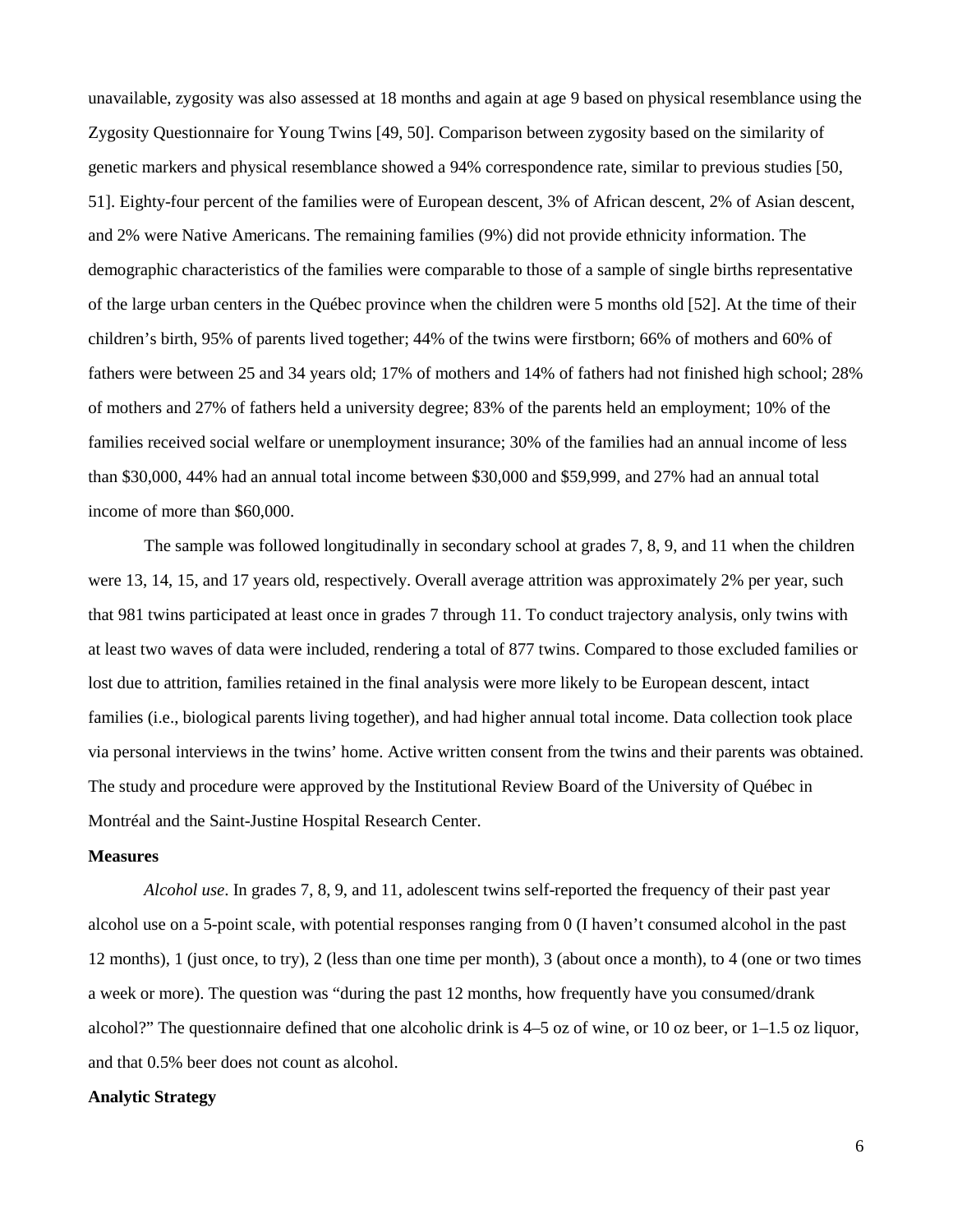We first identified alcohol use trajectories using growth mixture modeling (GMM) [53–55] in Mplus 7.2 [56]. The statement CLUSTER = family was used to account for twins of a pair being nested in the same family. A maximum likelihood estimator with robust standard error was used in all analyses to account for nonindependency of the data. Full-information maximum likelihood was used to handle missing data [57]. Both linear and quadratic slope were modeled and alcohol use was specified as an ordinal outcome. Starting from a 2 class model and for each subsequent model with one more class, multiple models (500) with randomly generated starting values were run to avoid local optima. A few model fit indices were used for model selection, with smaller values suggesting better fit: Akaike Information Criteria (AIC), Bayesian Information Criterion (BIC), and sample size-adjusted BIC (aBIC) [58]. Substantial interpretation and meaning of trajectories, parsimony, and consistency with previous studies were also considered. The Vuong-Lo-Mendell-Rubin (VLMR-LRT) and Lo-Mendell-Rubin adjusted likelihood ratio test (LMR-LRT) [59] were also used. A significant *p* value suggests that a model with *k* class fits the data better than the model with *k-1* classes. GMM provides the estimated portion of participants following each identified trajectory, as well as trajectory-specific estimated means of alcohol use at each time point, which are used for the interpretation, labeling, and plotting of the trajectories.

Next we examined genetic and environmental influences on membership in identified trajectories. Only MZ and DZ twins with valid data for both members of a pair were included in twin analyses, rendering an analyzed sample of 842 twins (421 pairs). Specifically, GMM produces a model estimated posterior probability that ranges between 0 to 1 for each participant for each trajectory after the best model is selected. The posterior probability for one trajectory represents the probability of belonging to this specific trajectory, or group membership, for each participant. Consistent with previous studies, this posterior probability was used as phenotype in twin analyses and we rescaled each posterior probability into five ordinal values to account for its high skewness (0–4) [46, 47]. Specifically, the posterior probability of zero was assigned an ordinalized value of zero, with the remaining non-zero posterior probabilities ordinalized into four equal groups using its three quartile points (e.g., any non-zero posterior probabilities falling below 25% were assigned a value of one, those between 50 and 75% were assigned a value three).

Separately for each trajectory, a biometric liability threshold model was fit to each ordinalized posterior probability. We allowed the thresholds to be different between girls and boys where necessary. This model assumes an underlying normally-distributed liability that represents each person's probability of belonging to each identified trajectory, and decomposes the variance of the latent liability into additive genetic (A), shared environmental (C), and non-shared environmental (E) component including measurement error [60]. For twins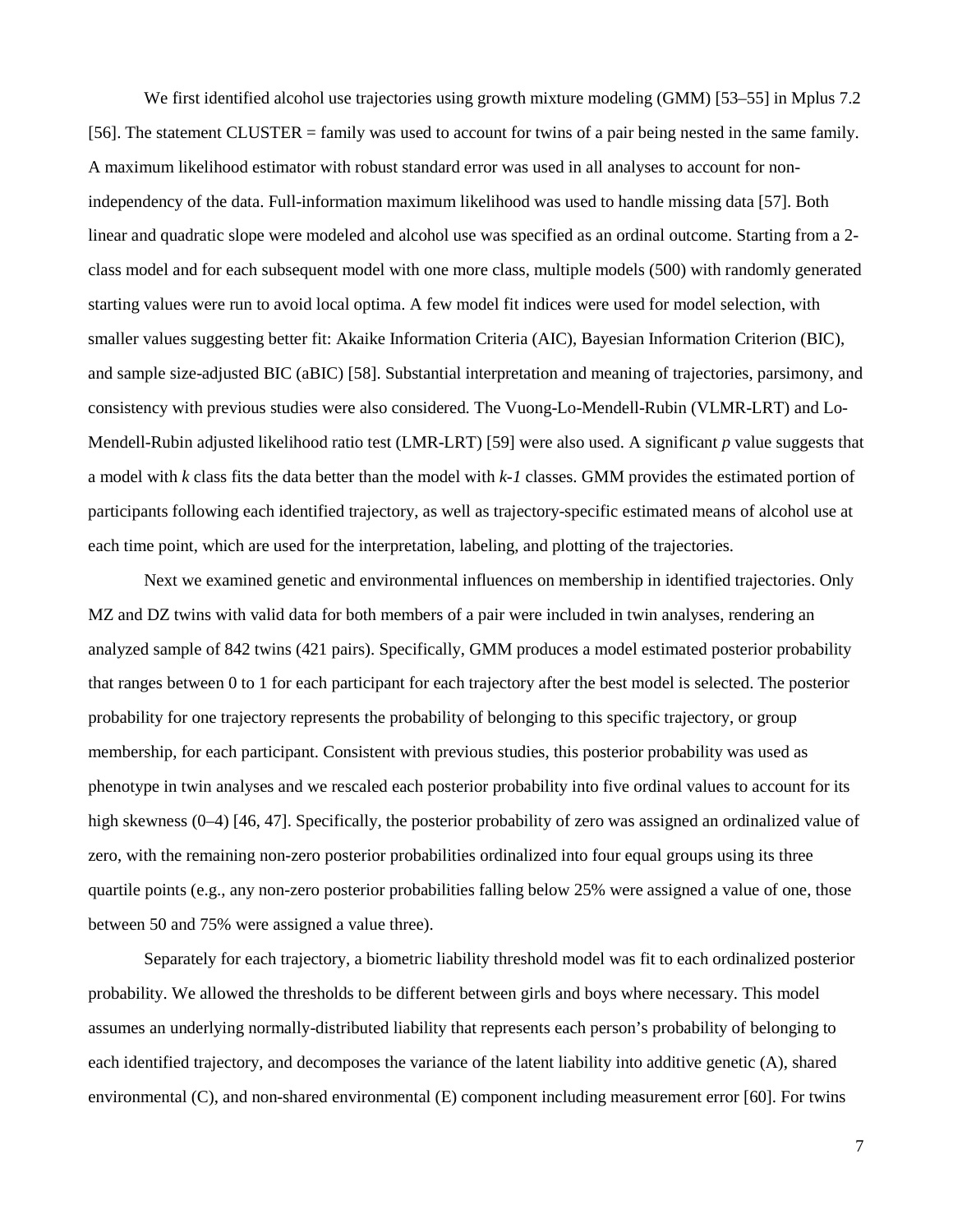of the same pair, the correlation between A is set to 1 for MZ twins, because they share all of their genes, and 0.5 for DZ twins, because they share on average half of their segregating genes. The correlation between C is set to 1, and to 0 between E for both MZ and DZ twins. If the MZ correlation is more than double that of DZ twins, non-additive (dominance) genetic influences (D) are indicated, which refer to interactions of alleles at the same locus or on different loci. Whenever dominant genetic influences were suggested by intra-pair correlations, an ADE mode was also fit. In this case, the correlation for D between twins is 1 for MZ twins and 0.25 for DZ twins.

All biometric models were conducted using package OpenMx 2.0 with raw data maximum likelihood estimation [61] in R 3.4.1 [62]. Parameter estimates, 95% confidence intervals, and model fit statistics were provided. Model goodness of fit was assessed with minus twice the log likelihood (-2LL). Difference in -2LL between a full model and a nested submodel (reduced model with fewer parameters) was assessed by  $\chi^2$ difference tests, with the degrees of freedom equal to the difference in the number of parameters estimated between the full and the reduced model. A non-significant  $\chi^2$  test favors the reduced model as a more parsimonious model. AIC was also computed, with a smaller value suggesting a better fit.

#### **Results**

### **Descriptive Statistics and Correlations**

The level of past year alcohol use steadily increased over time from 0.30 at grade 7 to 2.14 at grade 11 (see Table 1). The same pattern of increase was observed for both males (from 0.35 to 2.20) and females (from 0.26 to 2.08). Through grade 7 to 11, females remained constantly at a slightly lower level than males. Alcohol use was moderately correlated over time, with *r*s ranging between 0.20–0.54. Except for alcohol use at grade 7, which was positively skewed as would be expected at this age, all other variables were generally normally distributed.

## **Developmental Trajectories of Adolescent Alcohol Use**

As shown in Table 2, AIC decreased from 2- to 4-class model, although only slightly so from 3- to 4 class model. BIC increased from 2- to 4-class model. Sample size adjusted BIC decreased from 2- to 3-class model, and then increased from 3- to 4-class model. Both VLM-LRT and LMR-LRT *p* values were significant in the 2-class model, suggesting that 2-class model fit the data significantly better than 1-class model. However, neither *p* value was significant in either the 3- or 4-class model. At last, entropy for both 2- and 3-class model was acceptable  $(> 0.75)$ , but not 4-class model  $(0.65)$ . Since no fit index favored the 4-class model, which had a prevalence of only 5.4% for the smallest trajectory, models with more classes (e.g., 5-class) were not examined.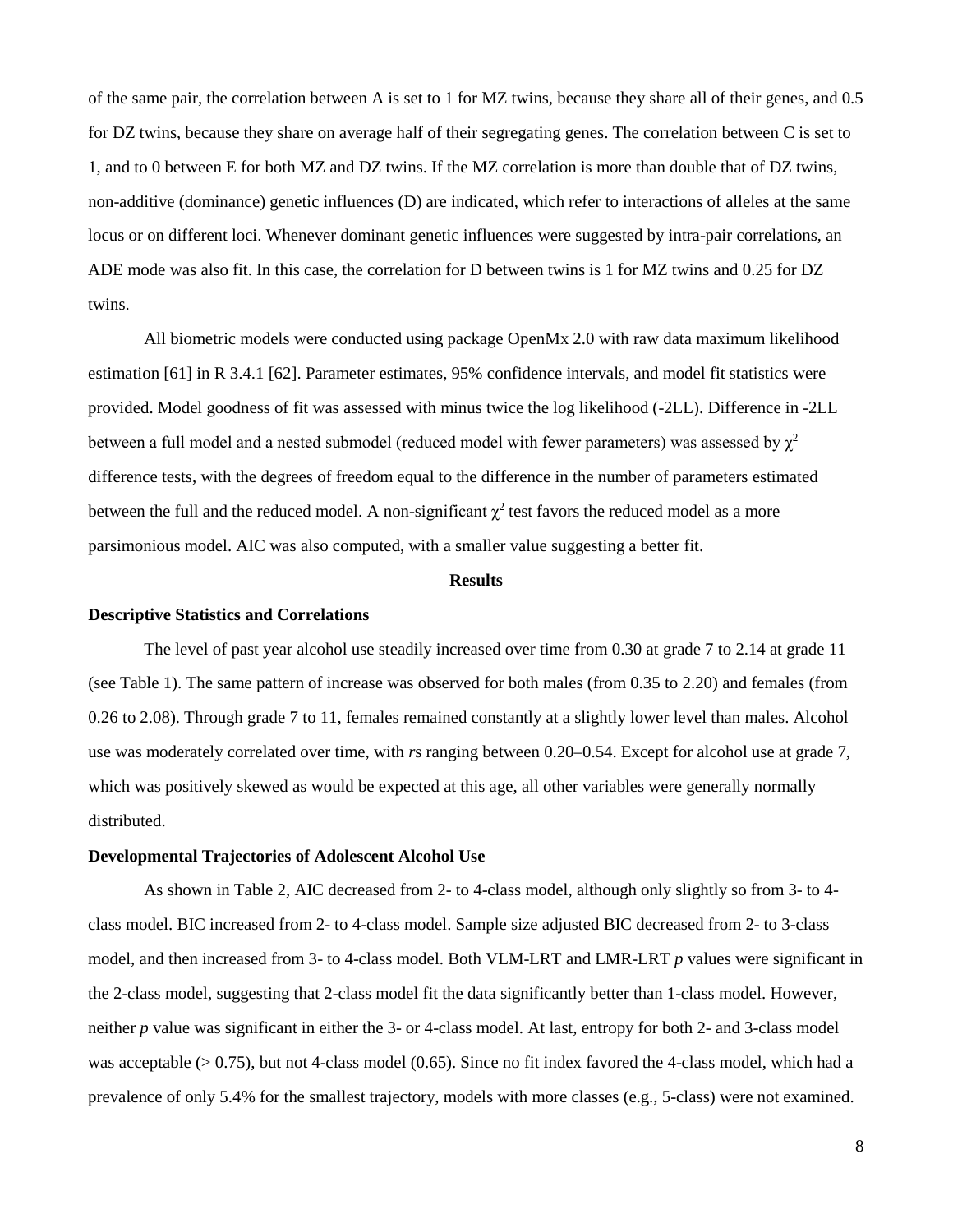As fit indices and *p* values disagreed, we chose the 3-class model as the final model, due to the substantive meanings of the trajectories and their consistency with previous studies, as discussed below.

Figure 1 depicts the model-estimated trajectories of alcohol use throughout adolescence. The respective shapes of these trajectories - particularly their relative times of onset, rates of growth, as well as overall drinking levels – guided the interpretation and labeling of these three trajectories. As shown in Figure 1, the majority of twins (76.7%) showed a *normative increasing* trajectory (dashed line) that had a similar level of alcohol use (approximately 0.31, indicating less than once in the past year) to the overall sample (0.30) at age 13. However, their alcohol use steadily increased over time and reached a level of use around 2.40 at age 17, which is comparable to the overall sample level (2.14), indicating slightly less than once a month in the past year. About 15.1% of twins followed a *low* trajectory (solid line) that had low level of alcohol use (i.e., constantly lower than 0.30, indicating less than once in the past year) throughout adolescence without increase. This low trajectory demonstrated the lowest level of initial alcohol use at age 13, rate of growth, and overall level of use. Lastly, a small minority (8.2%) of twins followed an *early starter* trajectory (dotted line). They started using alcohol relatively early with a level of use around 0.50 at age 13 (less than once in the past year), remained at a higher level than the other two trajectories except at age 14, and rapidly increased to a very high level of use at 4.0 at age 17 (one to two times a week or more, as opposed to 2.14 in the overall sample). Adolescents of this trajectory thus represent the most problematic pattern of use, with the earliest time of onset, as well as the highest overall level of alcohol use and rate of growth among all three identified trajectories.

## **Genetic and Environmental Influences on Trajectory Membership**

As shown in Table 3, for the low and early starter trajectories, the intra-pair correlation in MZ twins (0.70 and 0.56) was higher than that in DZ twins (0.56 and 0.39), suggesting additive genetic as well as shared and non-shared environmental influences for both trajectory memberships. For the normative increasing trajectory, however, the MZ intra-pair correlation (0.42) was more than twice that of DZ twins (0.12), suggesting dominant genetic effects. As shown in Table 4, for membership in the normative increasing trajectory, consistent with the intra-pair correlations, the ADE model provided a better fit ( $AIC = 995.49$ ) than the ACE model ( $AIC =$ 997.03). However, the AE model provided a better fit (AIC = 995.03,  $\Delta \chi^2 = 1.54$ , *ns*) and similar broad heritability estimate, thus was chosen as the final model. It estimated substantial additive genetic (37.7%) and non-shared environmental influences (62.3%). For membership in the *low* trajectory, additive genetic, shared, and non-shared environmental influences were 27.6%, 42.4%, and 30.0%, respectively. Fixing either additive genetic or shared environmental factor to 0 led to a significantly worse fit ( $\Delta \chi^2 = 4.17$  and 12.51, *p* = .04 and .00,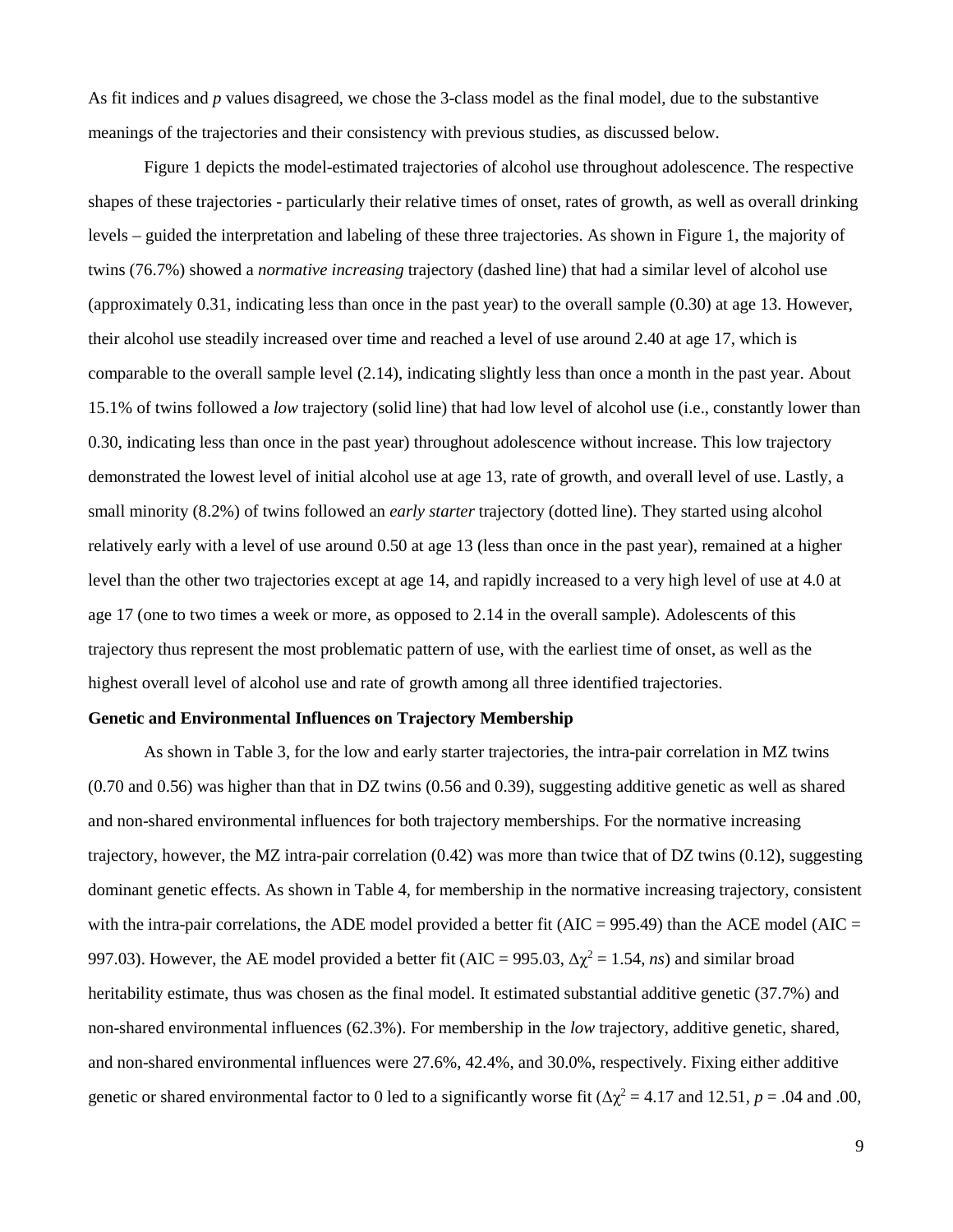respectively). For membership in the early starter trajectory, additive genetic, shared, and non-shared environmental influences were 34.7%, 21.5%, and 43.8%, respectively. Fixing additive genetic or shared environmental factor to 0 did not significantly deteriorate model fit ( $\Delta \chi^2 = 2.38$  and 1.42, *ns*, respectively). However, AIC actually increased when fixing additive genetic factor, and only decreased slightly  $(\Delta AIC = 0.58)$ when fixing shared environmental factor. Considering the non-negligible estimates for each component in the full model, the ACE model was chosen as the final model. Notably, judging by their non-overlapping 95% confidence intervals, non-shared environmental influences were significantly larger for the normative increasing trajectory (95% CI: 0.495–0.765) than for the low trajectory (95% CI: 0.221–0.407).

#### **Discussion**

Adolescent alcohol use – particularly early onset and fast rates of growth - is associated with a wide variety of adverse consequences including psychiatric problems (e.g., depression, substance use disorder) [1–5, 12–15]. Therefore, adolescent alcohol use remains a major public health issue, with considerable social burden and costs [6]. A developmental approach to adolescent alcohol use is therefore essential to help understand its onset and escalation, and to provide information about risk and protective factors that could be targeted in interventions to delay onset and mitigate negative outcomes of alcohol use [10, 11]. Twin studies have demonstrated both genetic and environmental influences on the development of adolescent alcohol use [24, 25]. Particularly, recent studies have utilized autoregressive latent growth curve models to investigate genetic and environmental contributions to the rates of growth of adolescent alcohol use [43, 44]. However, previous longitudinal studies have shown that adolescents follow distinct developmental patterns of alcohol use that vary in their times of onset, levels, and rates of growth [16–23]. Therefore, the current study examined genetic and environmental contributions to different developmental trajectories of alcohol use.

Similar to previous studies [16–23], we found substantial inter-individual heterogeneity regarding the developmental trajectories of alcohol use during adolescence. As expected, we identified three trajectories commonly found in previous studies: the largest group with steadily increasing level of alcohol use, labeled normative increasing; a group with low and stable level throughout adolescence, labeled low; and a smallest group that started relatively early, increasing faster and maintained a higher level, labeled early onset.

Consistent with previous studies [26], genetic influences on the three trajectory memberships fell close to the sample-size weighted average effect of 37%. However, different from previous studies on other externalizing behaviors [45–47], genetic influences were largely similar to each other (27.6%–37.7%) across different trajectories, suggesting that genes influence adolescents' development of alcohol use to the same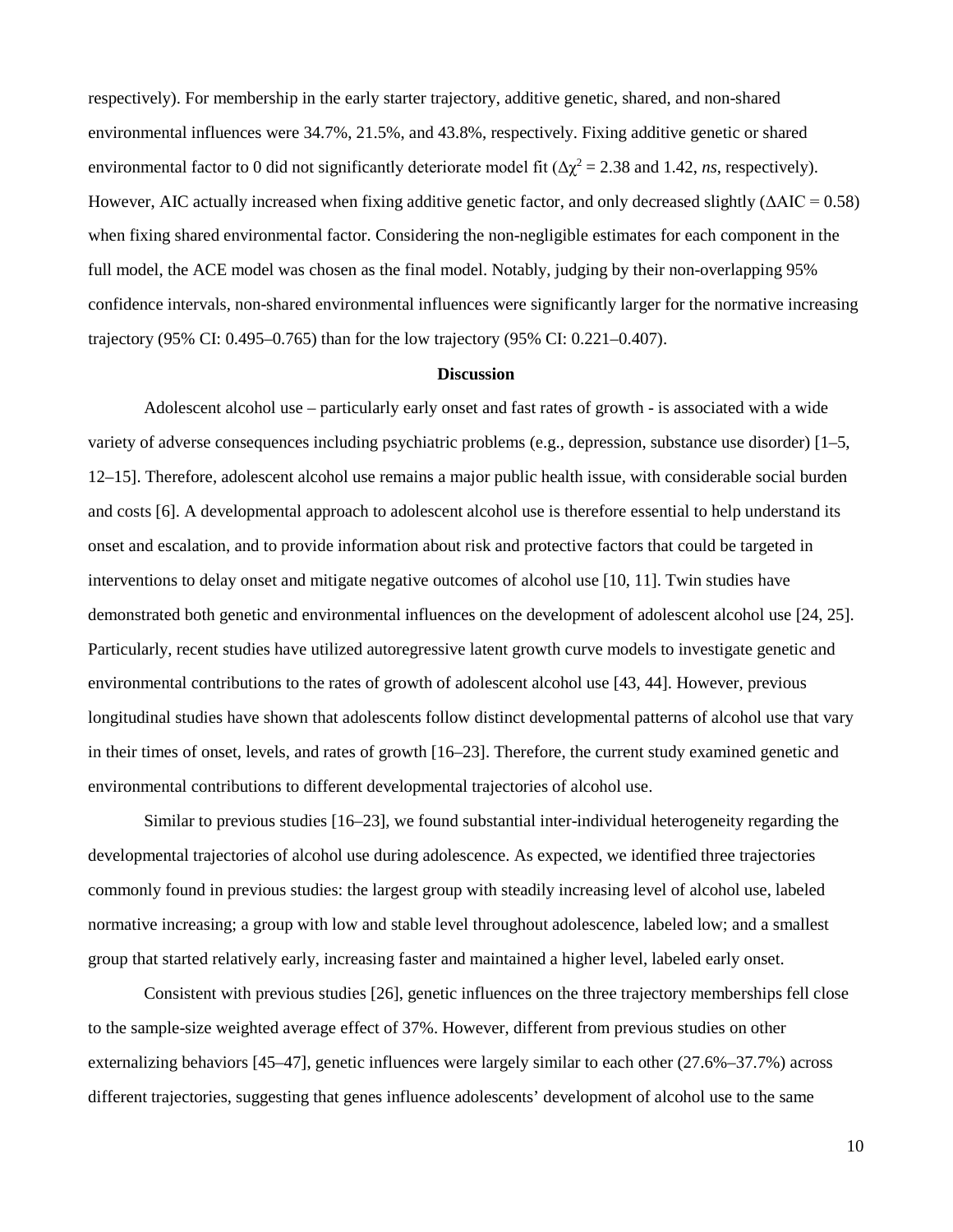degree despite their following different developmental patterns. It is important to note that the current findings did not indicate that one predetermined stable set of genes predict adolescents' developmental trajectories of alcohol use over multiple years. New genetic factors emerge over time [38, 40–42]. Instead, genetic (and environmental) influences on trajectory membership indicate that cumulative effects manifest throughout adolescence, which collectively push or drive youths into or away from different trajectories. Therefore, genetic influences on trajectory membership are better regarded as the cumulative magnitude of genetic predisposition to alcohol use expressed through different environmental experiences over development.

Membership in the low trajectory was influenced by both genetic and environmental factors. Shared environment appeared to play a larger role than the other two sources. Also, shared environmental influences appeared to be larger for the low trajectory membership than the other two trajectories. Notably, non-shared environmental influences for the low trajectory membership was significantly lower than that for the normative trajectory membership. Previous twin studies have demonstrated that non-shared environmental factors are largely time-specific and mostly contribute to change of alcohol use, whereas shared environmental influences, when present, typically contribute to stability [38, 40, 41]. The low trajectory was characterized by a stable level of alcohol use, especially compared to the other two trajectories, which showed substantial intra-individual mean changes across adolescence. The current findings are thus congruent with previous studies in suggesting that, for adolescents following developmental trajectories with little or no intra-individual changes (hence high stability), cumulative shared environmental influences would play a larger role. In contrast, non-shared environmental influences, which contribute primarily to change, could cumulatively lead adolescents to follow developmental trajectories divergent from the group average, demonstrating substantial intra-individual changes.

It is possible that some adolescents following the low trajectory may have never used alcohol, at least not until the last time they were followed (i.e., grade 11). Therefore, some adolescents of the low trajectory would be abstainers if they never used even after grade 11 or late-onset users if they started using after grade 11, the latter being more in accordance with the legal drinking age in Québec province (18 years old). The pattern of results for this low trajectory, relative to the other two trajectories where adolescents apparently had already initiated alcohol use but differed in the progression of their use frequency, is consistent with previous findings regarding alcohol initiation vs. frequency. Specifically, studies have shown that shared environmental influences tend to be lower for alcohol frequency/quantity than for alcohol initiation [26–29]. This finding highlights the importance of shared environmental factors in affecting the initiation of alcohol use throughout adolescence. Parental attitudes toward their children's alcohol use, parental supervision, family religion [11, 29, 63], and even

11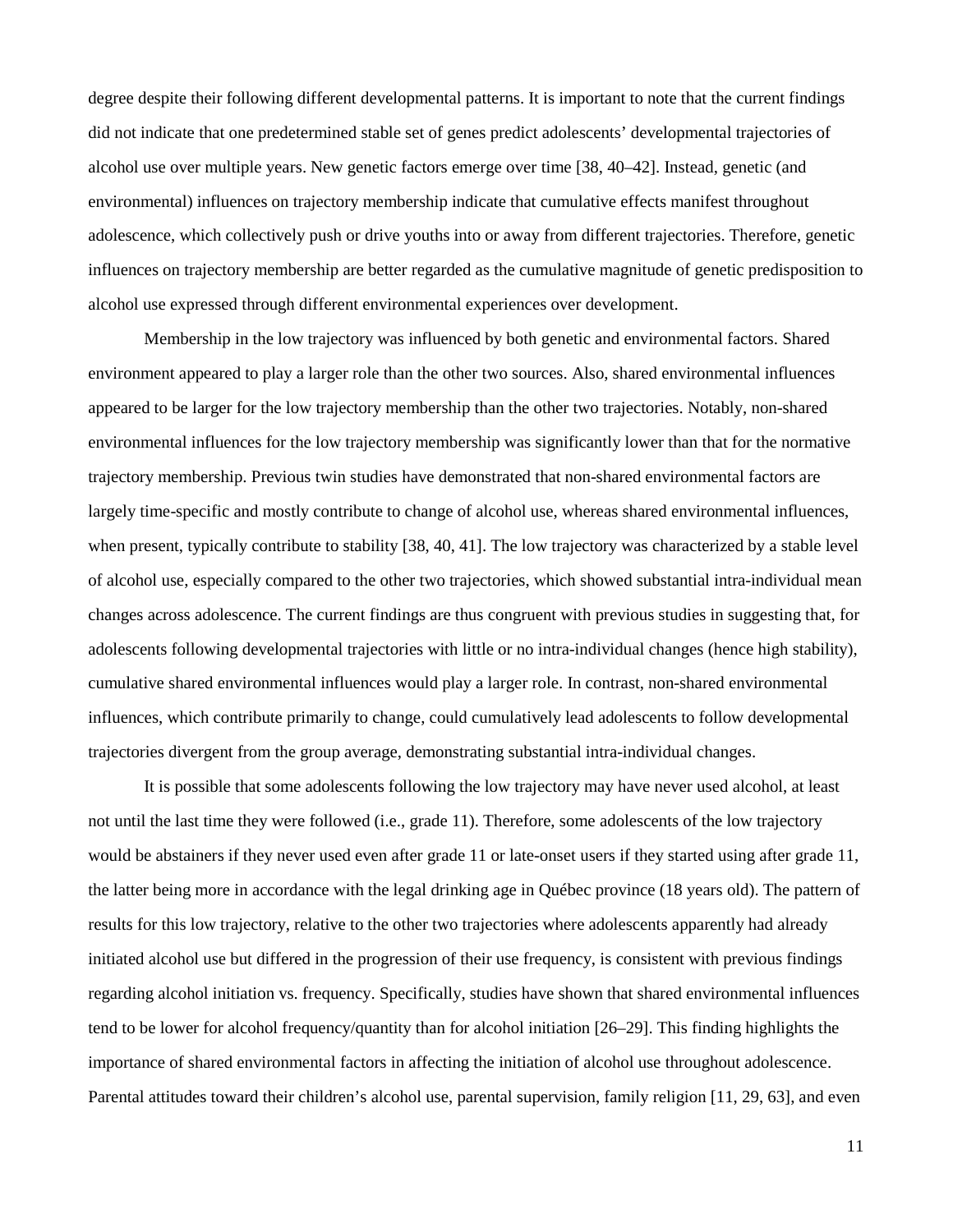influences from broader contexts such as neighborhood and community norms on alcohol use and regulations [39, 64], possibly play a major role in delaying the initiation of alcohol use.

As the largest group in the sample, adolescents following the normative increasing trajectory had initiated their alcohol use during adolescence. This finding is concordant with studies showing that most adolescents will use alcohol at some point during middle to high school years [7–9]. However, adolescents following the normative increasing trajectory differed from adolescents following the early onset trajectory in that the latter started earlier, generally remained at a higher level of use, and increased at a faster rate than the former. Interestingly, membership in the normative increasing trajectory showed no shared environmental influences. This finding suggests that, besides genetic predisposition, the environmental factors that lead adolescents to follow the normative increasing trajectory are primarily person-specific experiences that distinguish family members from each other. In contrast, the relatively more problematic early onset trajectory was under moderate shared environmental influences. Similar shared environmental factors that influence membership in the low trajectory (e.g., parental attitudes toward alcohol use, family religion, parental alcohol use) [11, 29, 63] possibly also explain why adolescents follow an early onset trajectory.

Significant shared environmental influences were found in regard to the low and early onset trajectories, but not in regard to the normative increasing trajectory. This suggests that shared environmental factors play a major role in affecting the onset of alcohol use, either delaying (as in the low trajectory) or promoting (as in the early onset trajectory) its initiation. Early onset of adolescent alcohol use has been associated with psychiatric problems and other maladaptive outcomes (e.g., depression, antisocial behavior, substance use dependency and disorder, risky sexual behavior) later in development [1–5, 12–15]. Our findings thus highlight the potential benefit of targeting sources of shared environmental influences (e.g., parenting practices, family religion, school behavior norms) in interventions to prevent alcohol use and its associated consequences.

## **Strengths and Limitations**

The current study has a few notable strengths. The longitudinal prospective data from a communitybased sample allowed us to investigate genetic and environmental influences on differential developmental trajectories of adolescent alcohol use. Methodologically, we accounted for classification uncertainty through the use of ordinalized posterior probabilities, rather than directly assigning individuals to one trajectory dichotomously based on the largest individual posterior probability. However, a few limitations should be considered while interpreting the results. First, we used a single item to measure adolescents' self-reported past year alcohol use. Although single items have been used in many other studies [65], it would be more informative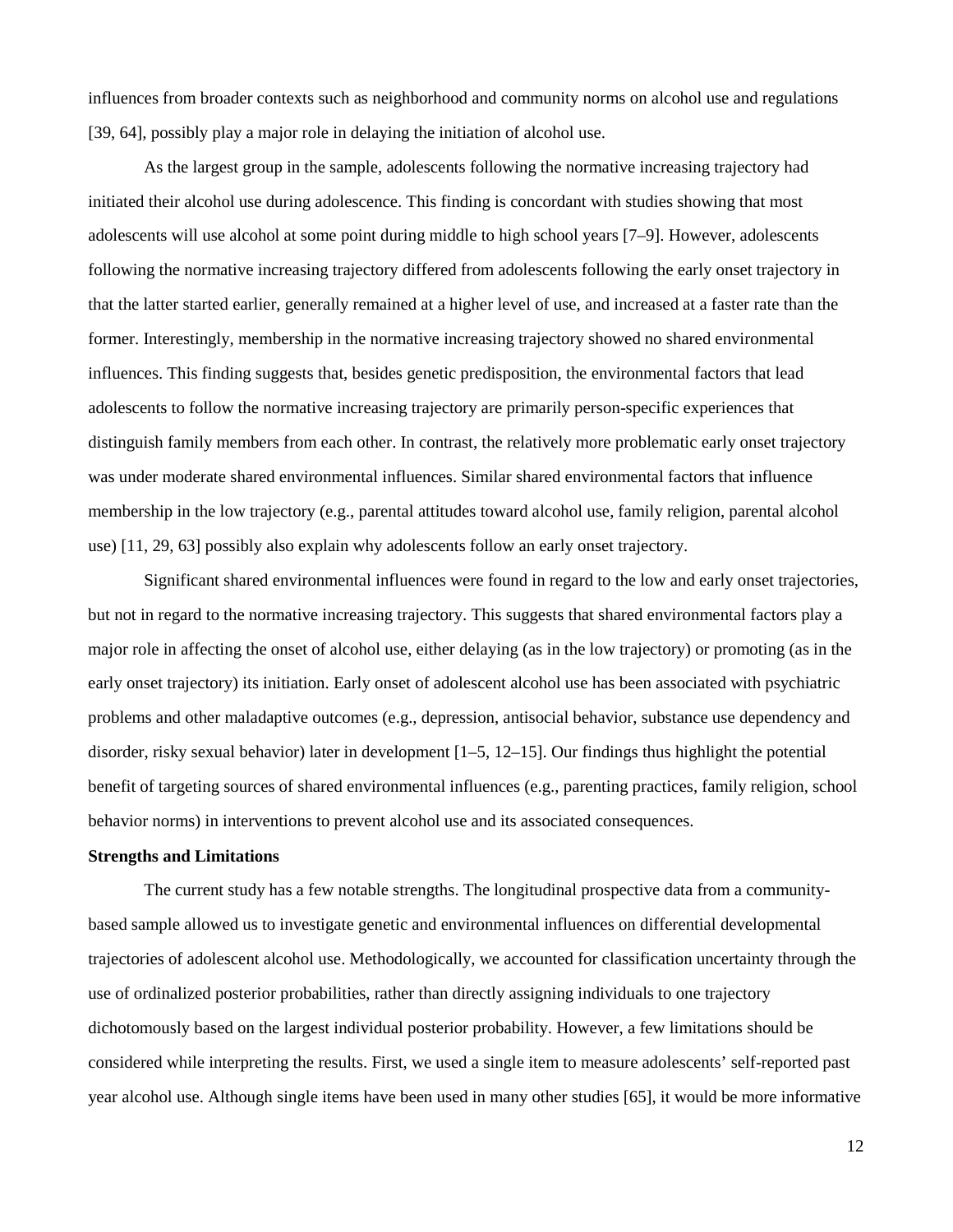to measure multiple aspects of alcohol use (e.g., lifetime use, binge drinking). Second, we did not examine specific measured environmental variables that could predict individuals' probability of following different trajectories. For instance, parental abuse of and addiction to alcohol or other drugs are crucial risk factors of adolescents' alcohol use [67]. Parents addicted to substances may influence their children's alcohol use through genetic pathways by passing on genes that predispose to alcohol use or through environmental pathways by providing a family environment that facilitates adolescents' alcohol use (e.g., by having easily accessible alcohol at home). Relatedly, peer alcohol use has been established as another risk factor for adolescent alcohol use [11, 63]. Moreover, twin research has demonstrated gene-environmental correlation between peer and adolescent alcohol use [35, 66], and that peer alcohol use moderates the expression of genetic predisposition to alcohol use [65]. Thus, it would be important in future studies to incorporate direct measures of parental and peers' substance use to investigate potentially different gene-environment correlation and interaction mechanisms associated with different trajectories of adolescents' alcohol use. Third, caution is warranted when interpreting the current results and generalizing to other populations, including non-twins. This is particularly important when considering the finding that MZ twins showed the highest intra-pair correlation in regard to membership in the low trajectory, which also had the lowest non-shared environmental influences, but significant shared environmental influences. Consequently, the seemingly more protective environment against alcohol use for twins following the low trajectory could possibly be due to specific environments and contexts experienced by the participants of our study. For instance, as previously mentioned, study participants were more likely to live with both biological parents and to have parents with a higher annual total income than families lost to attrition.

# **Conclusions**

To our knowledge, the present study represents the first effort to adopt a person-centered approach within a twin study to examine the development of adolescent alcohol use. The findings further highlight that genetic and environmental factors both matter on the initiation and escalation of alcohol use during adolescence, but to different degrees in distinct developmental trajectories. Future studies should further investigate these nuanced differences in other phenotypes (e.g., tobacco, marijuana). In terms of practical implications, the substantial shared environmental influences on membership in the low and early onset trajectories support the notion that family-focused and community-based intervention against substance use could be particularly effective in delaying the onset of alcohol use.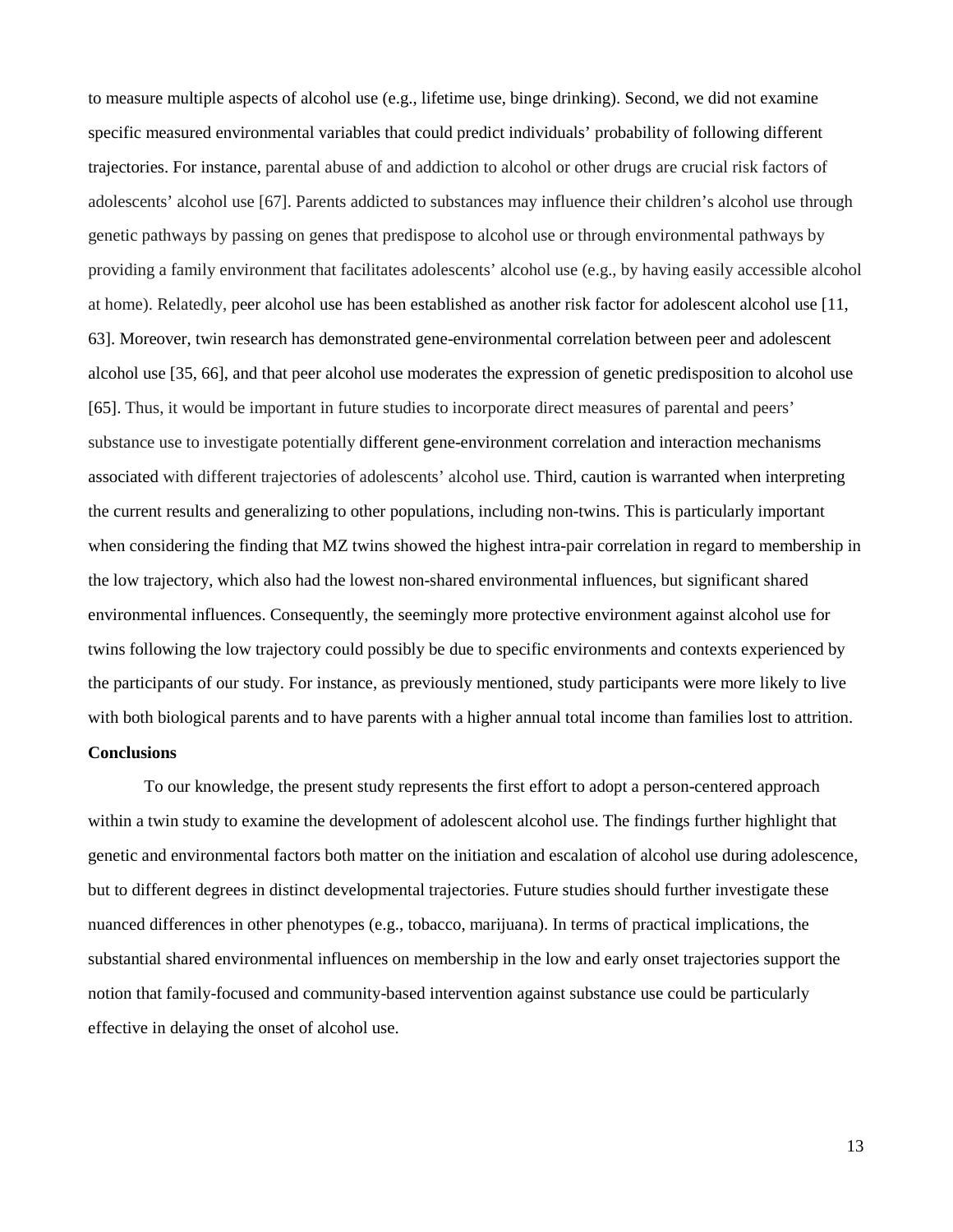## **Ethical standards**

This work was approved by the appropriate ethics committee. The authors assert that all procedures contributing to this work comply with the ethical standards of the relevant national and institutional committees on human experimentation and with the Helsinki Declaration of 1975, as revised in 2008. All participants and their parents gave their informed consent prior to their inclusion in the study.

# **Conflict of Interest**

The authors declare that they have no conflict of interest.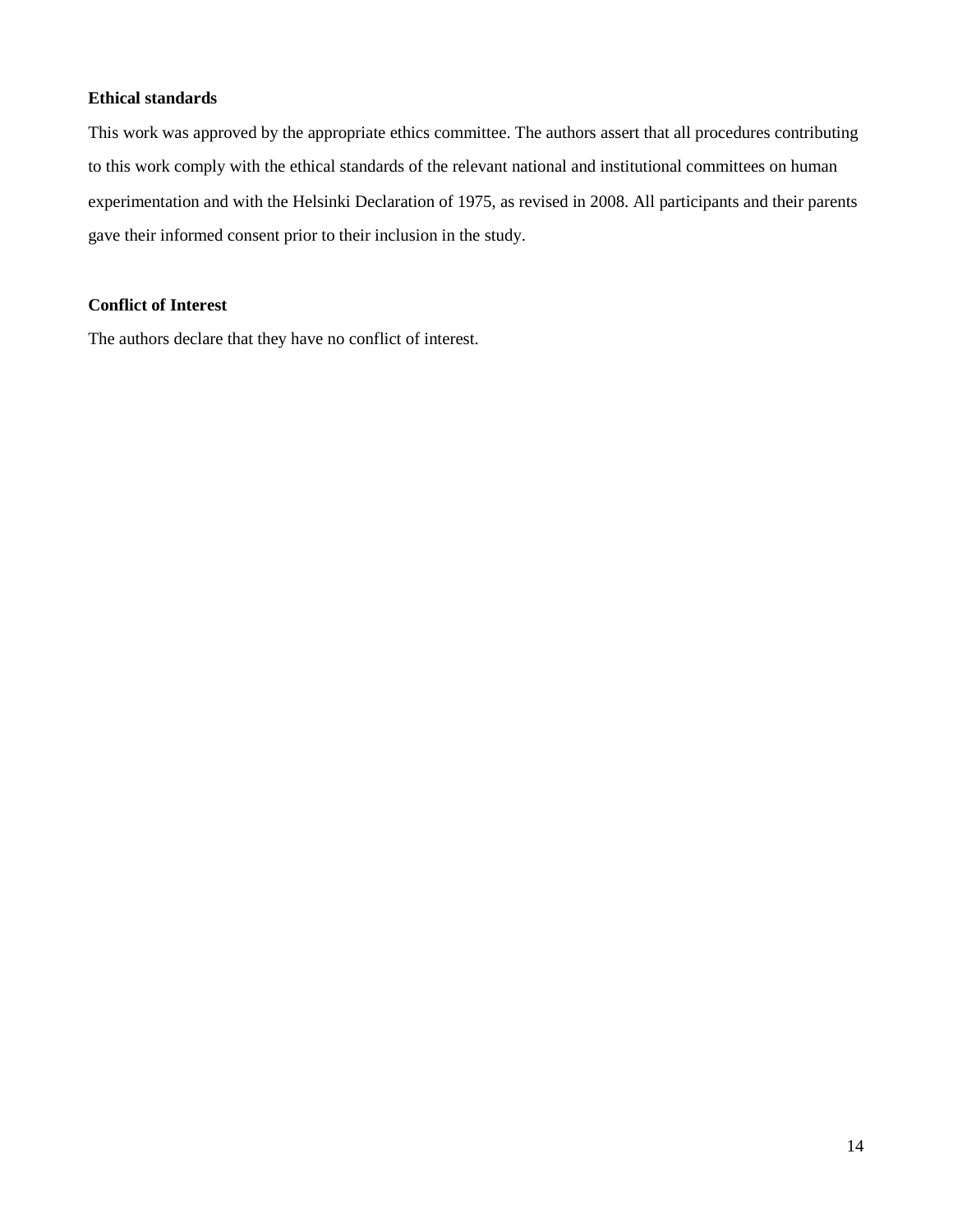#### **References**

- 1. Ellickson PL, Tucker JS, Klein DJ (2003) Ten-year prospective study of public health problems associated with early drinking. Pediatrics 111:949–955.
- 2. Brook DW, Brook JS, Zhang C, Cohen P, Whiteman M (2002) Drug use and the risk of major depressive disorder, alcohol dependence, and substance use disorders. Arch Gen Psychiatry 59:1039–1044.
- 3. Cooper ML (2002) Alcohol use and risky sexual behavior among college students and youth: evaluating the evidence. J Stud Alcohol S14:101–117.
- 4. Felson R, Savolainen J, Aaltonen M, Moustgaard H (2008) Is the association between alcohol use and delinquency causal or spurious? Criminology 46:785–808.
- 5. Grant JD, Scherrer JF, Lynskey MT, Lyons MJ, Eisen SA, Tsuang MT, True WR, Bucholz KK (2006) Adolescent alcohol use is a risk factor for adult alcohol and drug dependence: evidence from a twin design. Psychol Med 36:109–118.
- 6. Rehm J, Mathers C, Popova S, Thavorncharoensap M, Teerawattananon Y, Patra J (2009) Global burden of disease and injury and economic cost attributable to alcohol use and alcohol-use disorders. Lancet 373:2223–2233.
- 7. Johnston LD, O'Malley PM, Miech RA, Bachman JG, Schulenberg JE (2017) Monitoring the Future national survey results on drug use, 1975–2016: overview, key findings on adolescent drug use*.* Institute for Social Research, The University of Michigan, Ann Arbor. http://www.monitoringthefuture.org/pubs/monographs/mtf-overview2016.pdf.
- 8. Traoré I, Pica LA, Camirand H, Cazale L, Berthelot M, Plante N (2014) Enquête québécoise sur le tabac, l'alcool, la drogue et le jeu chez les élèves du secondaire, 2013. Évolution des comportements au cours des 15 dernières années. Institut de la statistique du Québec, Sainte-Foy, Québec. http://www.stat.gouv.qc.ca/statistiques/sante/enfants-ados/alcool-tabac-drogue-jeu/tabac-alcool-droguejeu-2013.pdf.
- 9. Substance Abuse and Mental Health Services Administration [SAMHSA] (2014) Results from the 2013 National Survey on Drug Use and Health: summary of National Findings, NSDUH Series H-48, HHS Publication No. (SMA) 14-4863. SAMHSA, Rockville, MD. https://www.samhsa.gov/data/sites/default/files/NSDUHresultsPDFWHTML2013/Web/NSDUHresults2 013.pdf.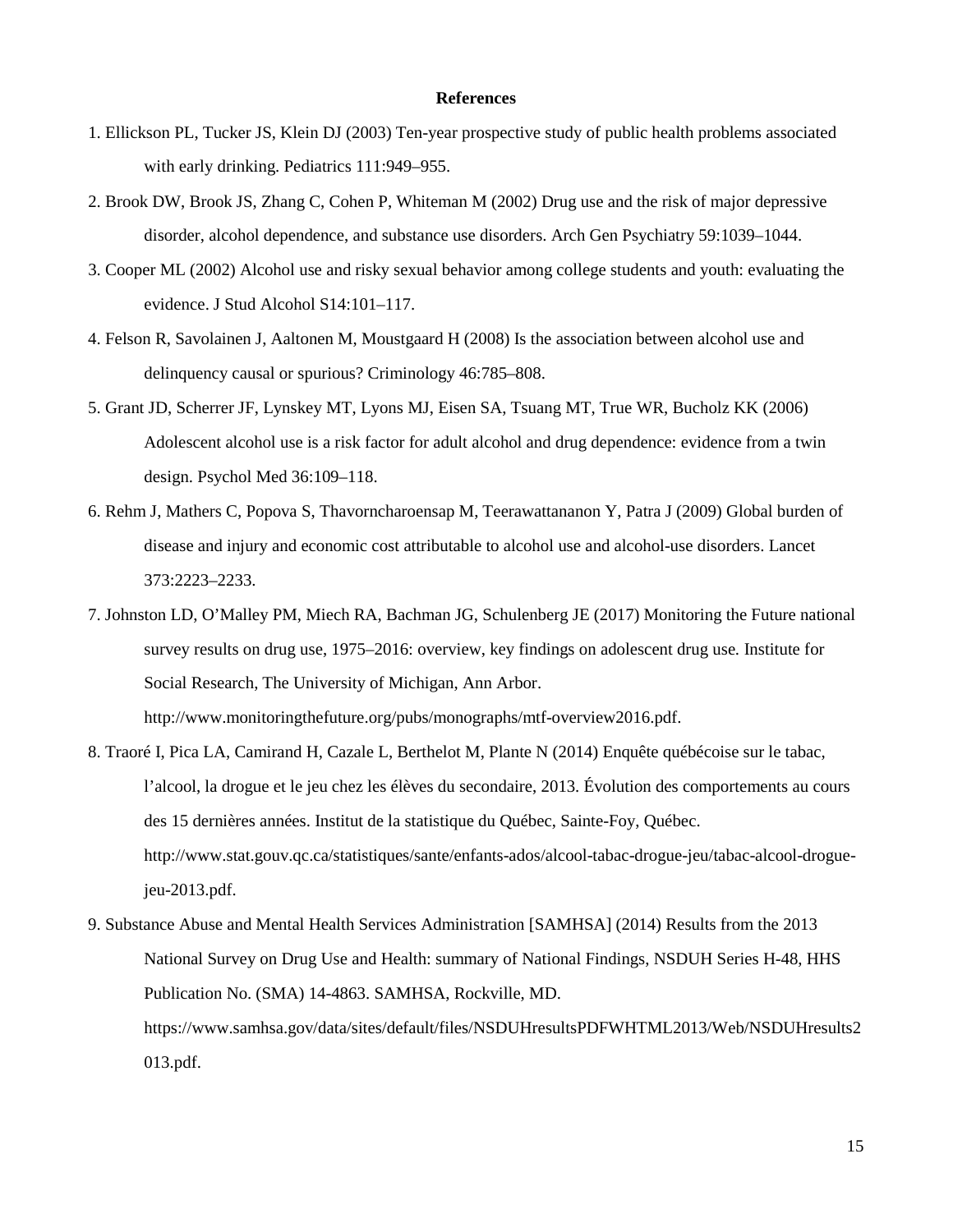- 10. Chassin L, Sher KJ, Hussong A, Curran P (2013) Developmental psychopathology of alcohol use and alcohol disorders: research achievements and future directions. Dev Psychopathol 25:1567–1584.
- 11. Zucker RA (2006) Alcohol use and the alcohol use disorders: a developmental-biopsychological systems formulation covering the life course. In: Cicchetti D, Cohen DJ (ed) Developmental psychopathology: Vol. 3. Risk, disorder and adaptation, 2nd edn. Wiley, Hoboken, NJ, pp. 620–656.
- 12. Swendsen J, Burstein M, Case B, Conway KP, Dierker L, He J, Merikangas KR (2012) Use and abuse of alcohol and illicit drugs in US adolescents: results of the National Comorbidity Survey–Adolescent Supplement. Arch Gen Psychiatry 69:390–398.
- 13. Odgers CL, Caspi A, Nagin DS, Piquero AR, Slutske WS, Milne B, Dickson N, Poulton R, Moffitt TE (2008) Is it important to prevent early exposure to drugs and alcohol among adolescents? Psychol Sci 19:1037–1044.
- 14. Grant BF, Dawson DA (1997) Age at onset of alcohol use and its association with DSM-IV alcohol abuse and dependence: results from the National Longitudinal Alcohol Epidemiologic Survey. J Subst Abus 9:103–110.
- 15. Mason WA, Hitch JE, Kosterman R, McCarty CA, Herrenkohl TI, Hawkins JD (2010) Growth in adolescent delinquency and alcohol use in relation to young adult crime, alcohol use disorders, and risky sex: a comparison of youth from low- versus middle-income backgrounds. J Child Psychol Psychiatry 51:1377–1385.
- 16. Nelson SE, Van Ryzin MJ, Dishion TJ (2015) Alcohol, marijuana, and tobacco use trajectories from age 12 to 24 years: demographic correlates and young adult substance use problems. Dev Psychopathol 27:253– 277.
- 17. Chassin L, Pitts SC, Prost J (2002) Binge drinking trajectories from adolescence to emerging adulthood in a high-risk sample: predictors and substance abuse outcomes. J Consult Clin Psychol 70:67–78.
- 18. Colder CR, Campbell RT, Ruel E, Richardson JL, Flay BR (2002) A finite mixture model of growth trajectories of adolescent alcohol use: predictors and consequences. J Consult Clin Psychol 70:976–985.
- 19. Flory K, Lynam D, Milich R, Leukefeld C, Clayton R (2004) Early adolescent through young adult alcohol and marijuana use trajectories: early predictors, young adult outcomes, and predictive utility. Dev Psychopathol 16:193–213.
- 20. Li F, Duncan TE, Hops H (2001) Examining developmental trajectories in adolescent alcohol use using piecewise growth mixture modeling analysis. J Stud Alcohol 62:199–210.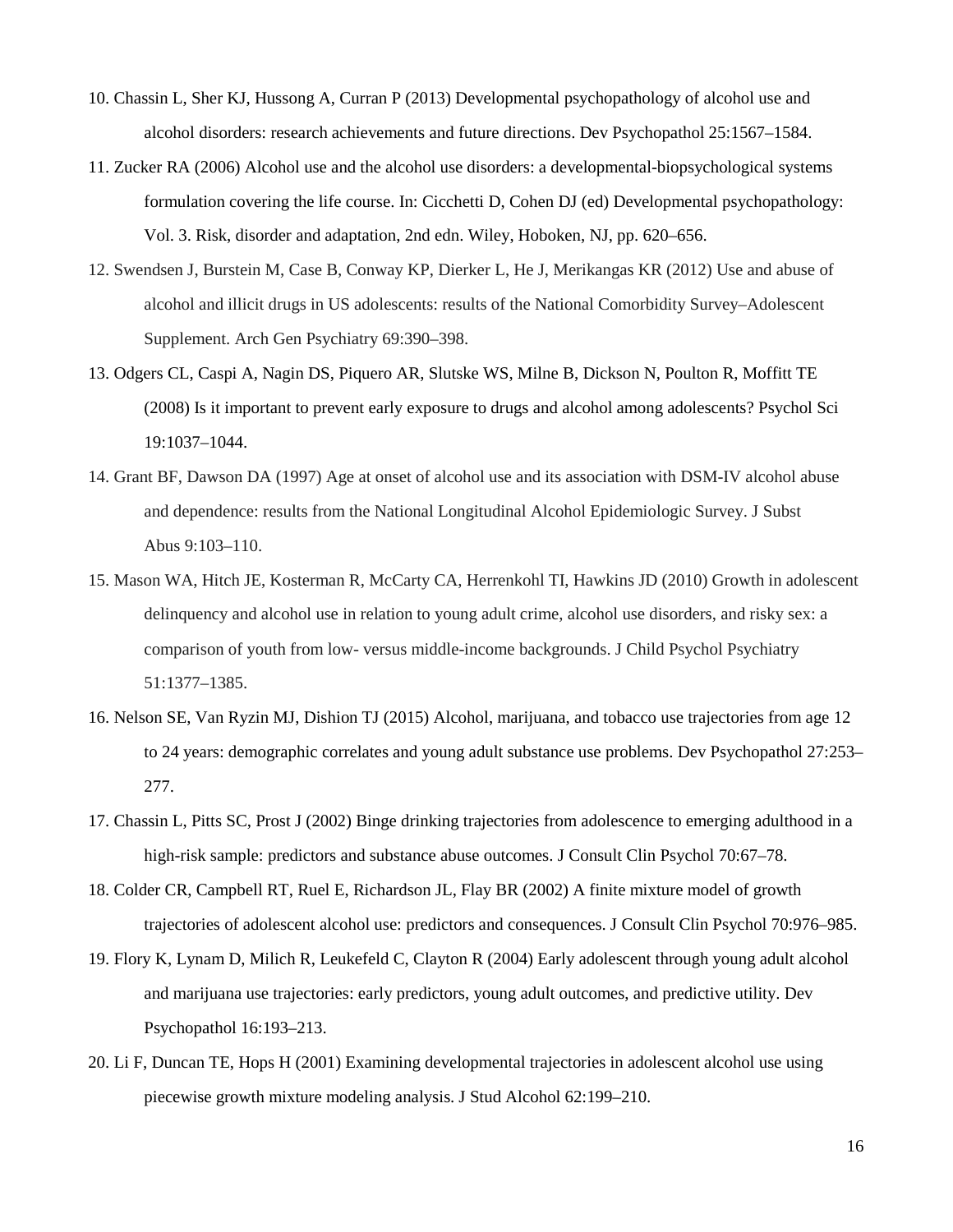- 21. Lynne-Landsman SD, Bradshaw CP, Ialongo NS (2010) Testing a developmental cascade model of adolescent substance use trajectories and young adult adjustment. Dev Psychopathol 22:933–948.
- 22. Martino SC, Ellickson PL, McCaffrey DF (2009) Multiple trajectories of peer and parental influence and their association with the development of adolescent heavy drinking. Addict Behav 34:693–700.
- 23. Wichers M, Gillespie NA, Kendler KS (2013) Genetic and environmental predictors of latent trajectories of alcohol use from adolescence to adulthood: a male twin study. Alcohol Clin Exp Res 37:498–506.
- 24. Dick DM (2011) Developmental changes in genetic influences on alcohol use and dependence. Child Dev Perspect 5:223–230.
- 25. Hopfer CJ, Crowley TJ, Hewitt JK (2003) Review of twin and adoption studies of adolescent substance use. J Am Acad Child Adolesc Psychiatry 42:710–719.
- 26. Dick DM, Prescott C, McGue M (2009) The genetics of substance use and substance use disorders. In: Kim Y-K (ed) Handbook of behavior genetics. Springer, New York, NY, pp 433–453.
- 27. Fowler T, Lifford K, Shelton K, Rice F, Thapar A, Neale MC, McBridge A, van den Bree MBM (2007) Exploring the relationship between genetic and environmental influences on initiation and progression of substance use. Addiction 101:413–422.
- 28. Maes HH, Woodard CE, Murrelle L, Meyer JM, Silberg JL, Hewitt JK, Rutter M, Simonoff E, Pickles A, Carbonneau R, Neale MC (1999) Tobacco, alcohol and drug use in eight-to sixteen-year-old twins: the Virginia Twin Study of Adolescent Behavioral Development. J Stud Alcohol 60:293–305.
- 29. Rose RJ, Dick DM, Viken RJ, Pulkkinen L, Kaprio J (2001) Drinking or abstaining at age 14? A genetic epidemiological study. Alcohol Clin Exp Res 25:1594–1604.
- 30. Han C, McGue MK, Iacono WG (1999) Lifetime tobacco, alcohol and other substance use in adolescent Minnesota twins: univariate and multivariate behavioral genetic analyses. Addiction 94:981–993.
- 31. Rhee SH, Hewitt JK, Young SE, Corley RP, Crowley TJ, Stallings MC (2003) Genetic and environmental influences on substance initiation, use, and problem use in adolescents. Arch Gen Psychiatry 60:1256– 1264.
- 32. Geels LM, Bartels M, van Beijsterveldt TCEM, Willemsen G, van der Aa N, Boomsma DI, Vink JM (2011) Trends in adolescent alcohol use: effects of age, sex and cohort n prevalence and heritability. Addiction 107:518–527.
- 33. Koopmans JR, Boomsma DI (1996) Familial resemblances in alcohol use: genetic or cultural transmission? J Stud Alcohol 57:19–28.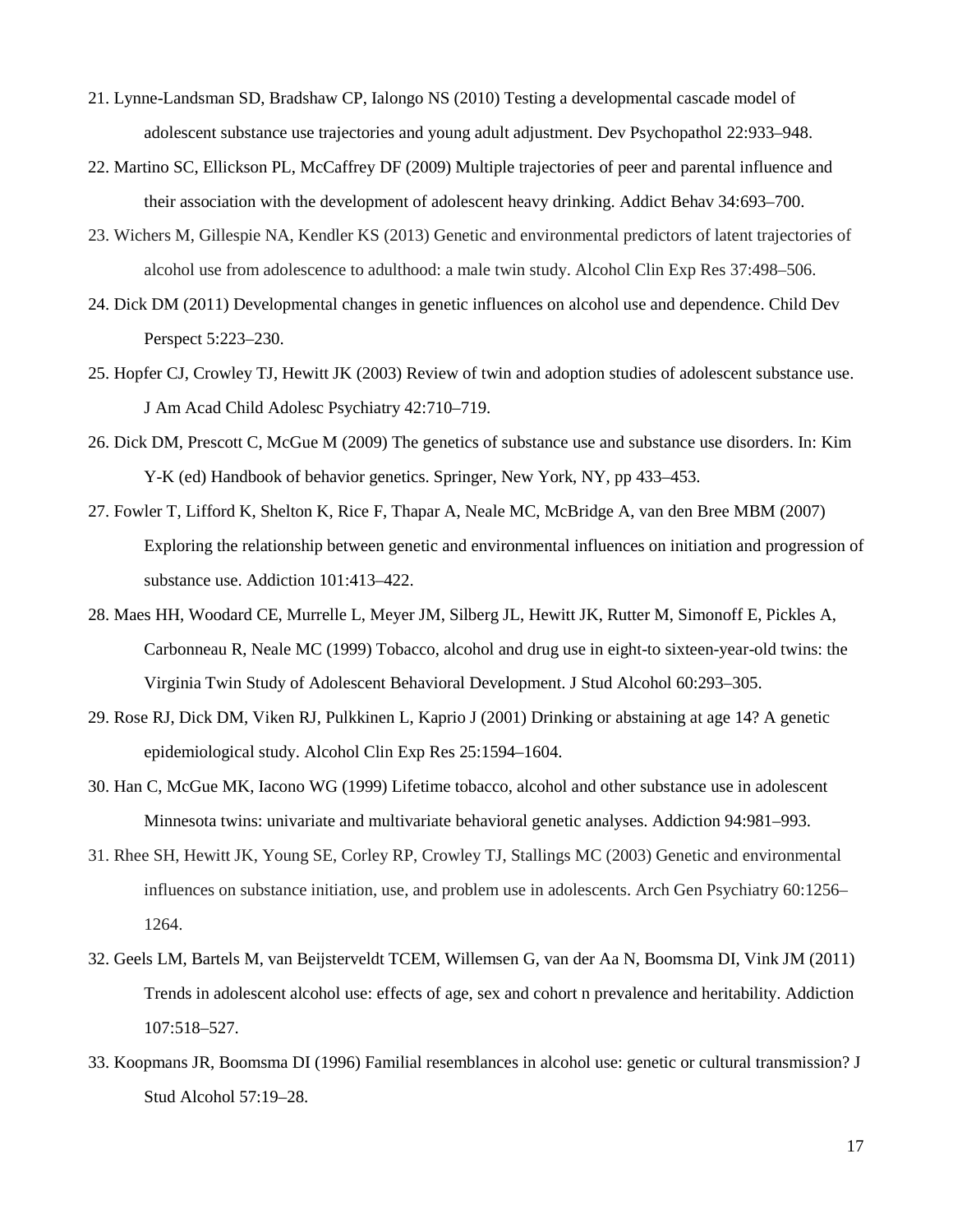- 34. Heath AC, Martin NG (1988) Teenage alcohol use in the Australian twin register: genetic and social determinants of starting to drink. Alcohol Clin Exp Res 12:735–741.
- 35. Edwards AC, Maes HH, Prescott CA, Kendler KS (2015) Multiple mechanisms influencing the relationship between alcohol consumption and peer alcohol use. Alcohol Clin Exp Res 39:324–332.
- 36. Kendler KS, Schmitt E, Aggen SH, Prescott CA (2008) Genetic and environmental influences on alcohol, caffeine, cannabis, and nicotine use from early adolescence to middle adulthood. Arch Gen Psychiatry 65:674–682.
- 37. Kendler KS, Gardner C, Dick DM (2011) Predicting alcohol consumption in adolescence from alcoholspecific and general externalizing genetic risk factors, key environmental exposures and their interaction. Psychol Med 41:1507–1516
- 38. van Beek JH, Kendler KS, de Moor MH, Geels LM, Bartels M, Vink JM, van den Berg SM, Willemsen G, Boomsma DI (2012) Stable genetic effects on symptoms of alcohol abuse and dependence from adolescence into early adulthood. Behav Genet 42:40–56.
- 39. Rose RJ, Dick DM, Viken RJ, Kaprio J (2001) Gene‐environment interaction in patterns of adolescent drinking: regional residency moderates longitudinal influences on alcohol use. Alcohol Clin Exp Res 25:637–643.
- 40. Baker JH, Maes HH, Larsson H, Lichtenstein P, Kendler KS (2011) Sex differences and developmental stability in genetic and environmental influences on psychoactive substance consumption from early adolescence to young adulthood. Psychol Med 41:1907–1916.
- 41. Viken RJ, Kaprio J, Koskenvuo M, Rose RJ (1999) Longitudinal analyses of the determinants of drinking and of drinking to intoxication in adolescent twins. Behav Genet 29:455–461.
- 42. Edwards AC, Kendler KS (2013) Alcohol consumption in men is influenced by qualitatively different genetic factors in adolescence and adulthood. Psychol Med 43:1857–1868.
- 43. Long EC, Verhulst B, Aggen SH, Kendler KS, Gillespie NA (2017) Contributions of genes and environment to developmental change in alcohol use. Behav Genet 47:498–506.
- 44. Vitaro F, Dickson DJ, Brendgen M, Laursen B, Dionne G, Boivin M (2018) The gene-environmental architecture of the development of adolescent substance use. Psychol Med. https://doi.org/10.1017/ S0033291718000089
- 45. Barnes JC, Beaver KM, Boutwell BB (2011) Examining the genetic underpinnings to Moffitt's developmental taxonomy: a behavioral genetic analysis. Criminology 49:923–954.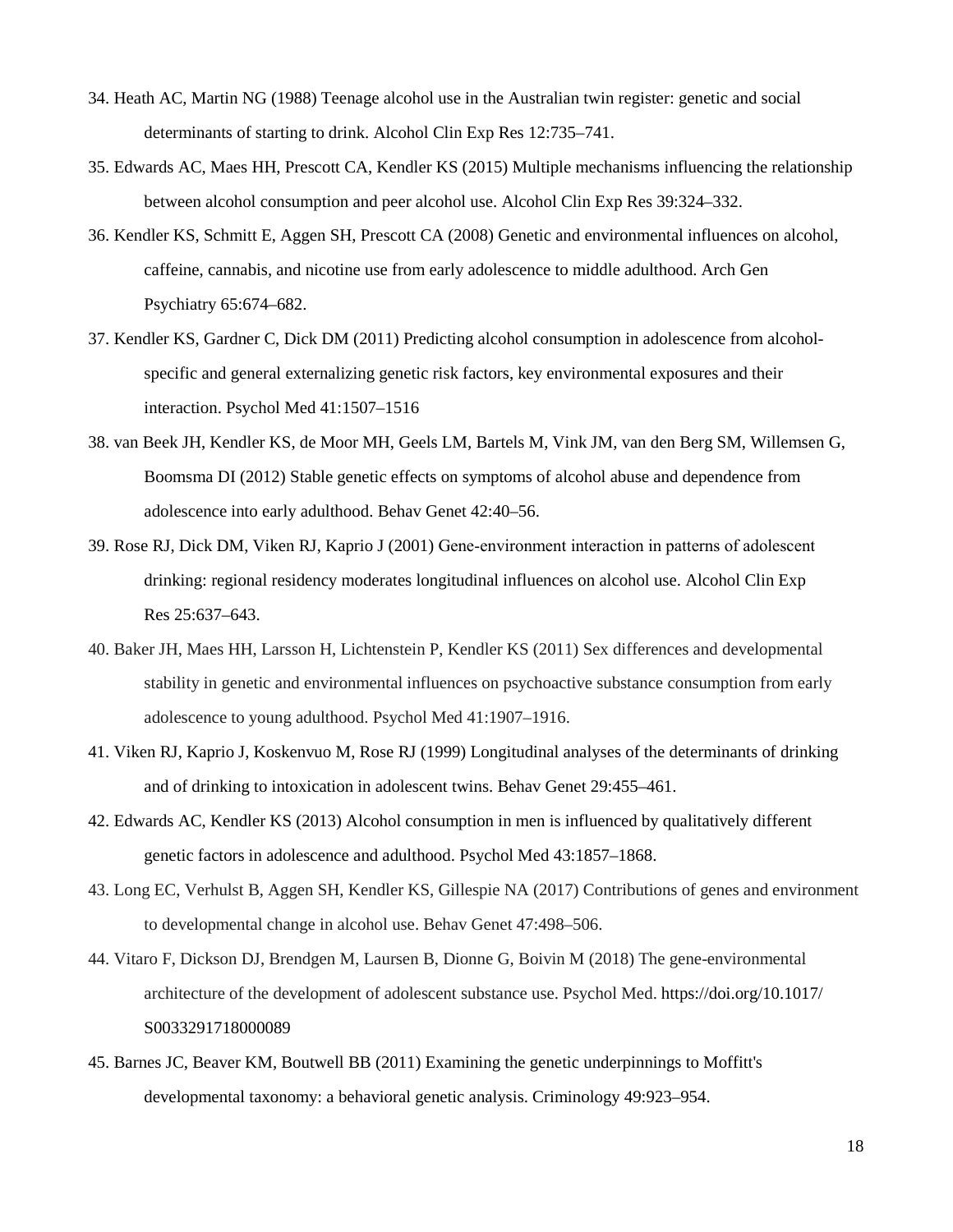- 46. Zheng Y, Cleveland HH (2015) Differential genetic and environmental influences on developmental trajectories of antisocial behavior from adolescence to young adulthood. J Adolesc 45:204–213.
- 47. Fontaine NM, Rijsdijk FV, McCrory EJ, Viding E (2010) Etiology of different developmental trajectories of callous-unemotional traits. J Am Acad Child Adolesc Psychiatry 49:656–664.
- 48. Boivin M, Brendgen M, Dionne G, Dubois L, Perusse D, Robaey P, Tremblay RE, Vitaro F (2012) The Quebec Newborn Twin Study into adolescence: 15 years later. Twin Res Hum Genet 16:64–69.
- 49. Goldsmith HH (1991) A zygosity questionaaire for young twins: a research note. Behav Genet 21:257–269.
- 50. Spitz E, Moutier R, Reed T, Busnel MC, Marchaland C, Roubertoux PL, Carlier M (1996) Comparative diagnoses of twin zygosity by SSLP variant analysis, questionnaire, and dermatoglyphic analysis. Behav Genet 26:55–63.
- 51. Forget-Dubois N, Pérusse D, Turecki G, Girard A, Billette JM, Rouleau G, Boivin M, Malo J, Tremblay RE (2003) Diagnosing zygosity in infant twins: physical similarity, genotyping, and chorionicity. Twin Res Hum Genet 6:479–485.
- 52. SantéQuébec, Jetté M, Desrosiers H, Tremblay RE (1998) "In 2001...I'll be 5 years old!" Survey of 5-month old infants. Preliminary report of the Longitudinal Study of Child Development in Québec: Bibliothèque Nationale du Québec. http://www.bdsp.ehesp.fr/Base/519851/.
- 53. Muthén B, Muthén LK (2000) Integrating person‐centered and variable‐centered analyses: growth mixture modeling with latent trajectory classes. Alcohol Clin Exp Res 24:882–891.
- 54. Jung T, Wickrama KAS (2008) An introduction to latent class growth analysis and growth mixture modeling. Soc Personal Psychol Compass 2:302–317.
- 55. Ram N, Grimm KJ (2009) Growth mixture modeling: a method for identifying differences in longitudinal change among unobserved groups. Int J Behav Dev 33:565–576.
- 56. Muthén LK, Muthén BO (1998–2012) Mplus User's Guide, 7th edn. The authors: Los Angeles, CA.
- 57. Little RJA, Rubin DB (2002) Statistical analysis with missing data, 2nd edn. Wiley-Interscience, New York.
- 58. Nylund KL, Asparouhov T, Muthén BO (2007) Deciding on the number of classes in latent class analysis and growth mixture modeling: a Monte Carlo simulation study. Struct Equa Modeling 14:535–569.
- 59. Lo Y, Mendell NR, Rubin DB (2001) Testing the number of components in a normal mixture. Biometrika 88:767–778.
- 60. Neale MC, Maes HHM (2004) Methodology for genetic studies of twins and families*.* Kluwer Academic Publishers, Dordrecht, The Netherlands.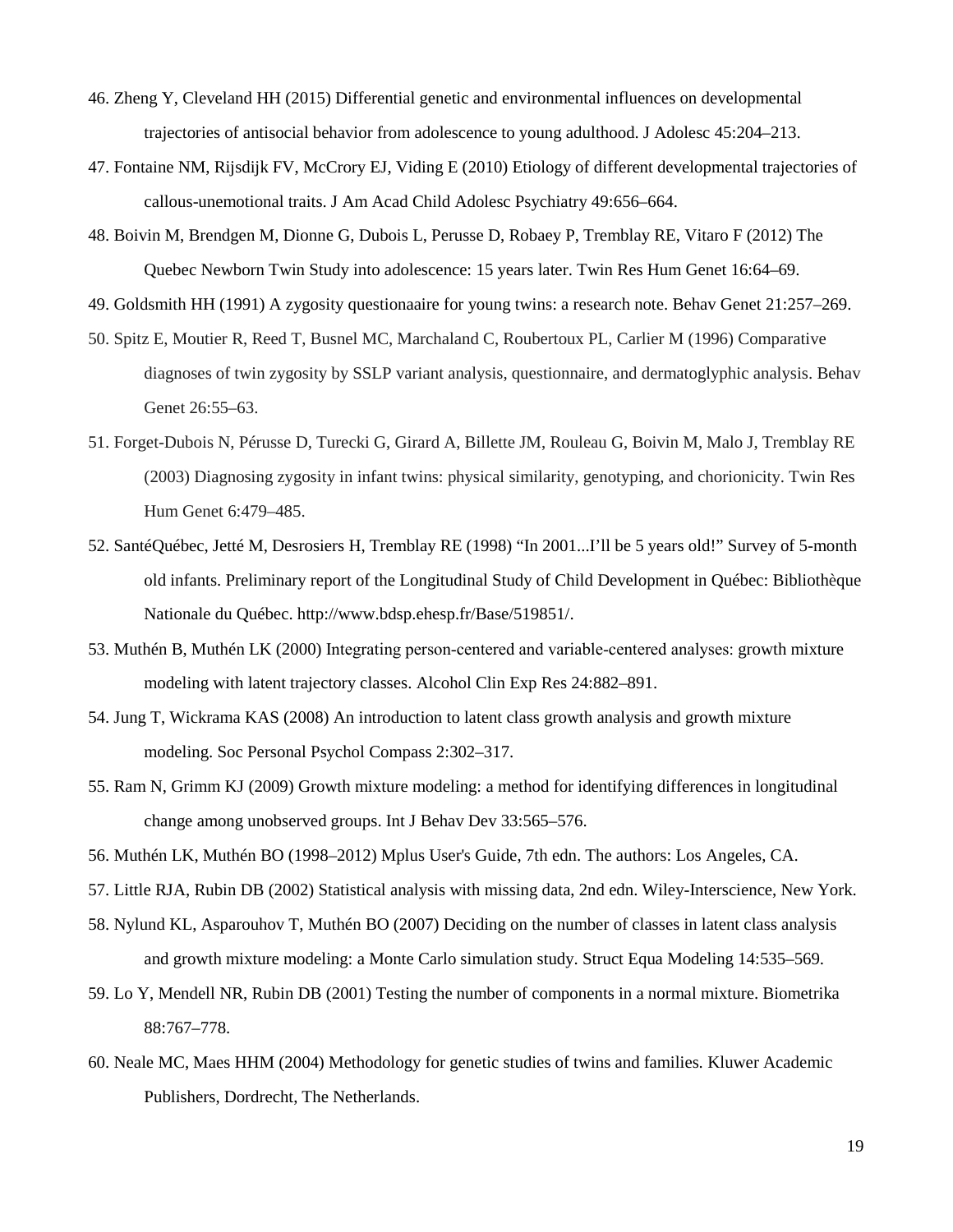- 61. Neale MC, Hunter MD, Pritikin JN, Zahery M, Brick TR, Kirkpatrick RM, Estabrook R, Bates TC, Maes HH, Boker SM (2016) OpenMx 2.0: extended structural equation and statistical modeling. Psychometrika 81:535–549.
- 62. R Development Core Team (2017) R: A language and environment for statistical computing [computer software manual]. Vienna, Austria: R Foundation for Statistical Computing. ISBN 3-900051-07-0. URL http://www.R-project.org.
- 63. Hawkins JD, Catalano RF, Miller JY (1992) Risk and protective factors for alcohol and other drug problems in adolescence and early adulthood: implications for substance abuse prevention. Psychol Bull 112:64– 105.
- 64. Rose RJ, Viken RJ, Dick DM, Bates JE, Pulkkinen L, Kaprio J (2003) It does take a village: nonfamilial environments and children's behavior. Psychol Sci 14:273–277.
- 65. Dick DM, Pagan JL, Viken R, Purcell S, Kaprio J, Pulkkinen L, Rose RJ (2007) Changing environmental influences on substance use across development. Twin Res Hum Genet 10:315–326.
- 66. Walden B, McGue M, Iacono WG, Burt SA, Elkins I (2004) Identifying shared environmental contributions to early substance use: the respective roles of peers and parents. J Abnorm Psychol 113:440–450.

67. West MO, Prinz RJ (1987) Parental alcoholism and childhood psychopathology. Psychol Bull 102:204–218.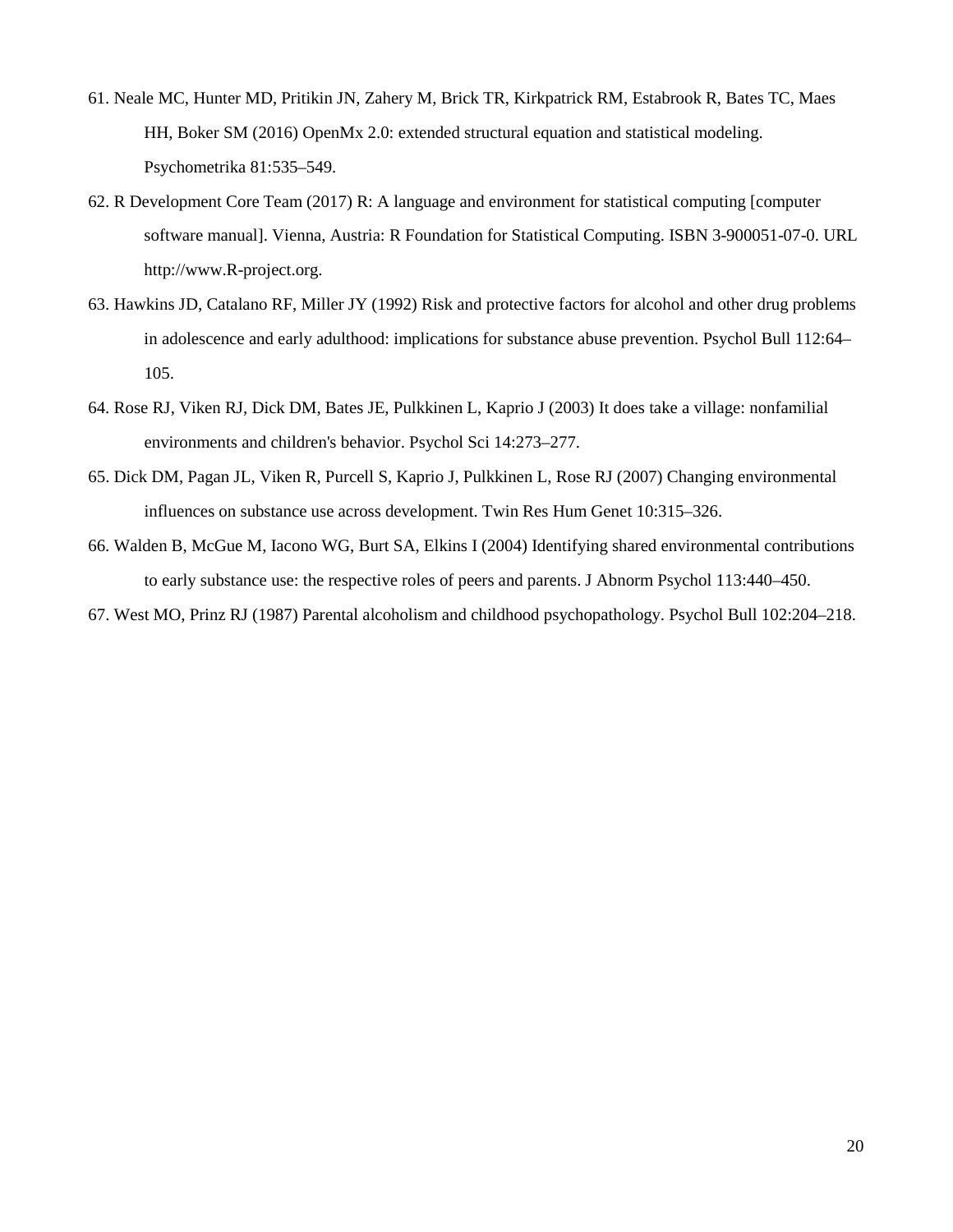## Table 1

|                      | Grade 7    | Grade 8    | Grade 9    | Grade 11   |
|----------------------|------------|------------|------------|------------|
| Grade 8              | .45        |            |            |            |
| Grade 9              | .33        | .53        |            |            |
| Grade 11             | .20        | .36        | .54        |            |
| All $(n = 877)$      | 0.30(0.65) | 0.59(0.91) | 1.16(1.20) | 2.14(1.34) |
| Male $(n = 413)$     | 0.35(0.68) | 0.62(0.92) | 1.19(1.23) | 2.20(1.40) |
| Female ( $n = 464$ ) | 0.26(0.63) | 0.56(0.90) | 1.14(1.18) | 2.08(1.29) |
| <b>Skewness</b>      | 2.42       | 1.53       | 0.62       | $-0.21$    |
| Kurtosis             | 6.16       | 1.84       | $-0.73$    | $-0.98$    |

*Descriptive Statistics (M and SD) and Correlations of Adolescent Alcohol Use over Time by Sex*

*Note*. All correlations significant at .001 level.

Table 2

*Growth Mixture Model Fit Indices*

| class |            | AIC     | BIC     | aBIC     | VLM-LRT <i>p</i> | LMR-LRT $p$ | entropy |
|-------|------------|---------|---------|----------|------------------|-------------|---------|
|       | $-3182.54$ | 6397.08 | 6473.50 | 6422.69  | 0.005            | 0.006       | 0.78    |
|       | $-3172.50$ | 6384.99 | 6480.52 | 16417.01 | 0.186            | 0.196       | 0.75    |
|       | $-3167.25$ | 6382.50 | 6497.14 | 6420.92  | 0.168            | 0.176       | 0.65    |

*Note*. LL = log-likelihood. AIC = Akaike Information Criteria. BIC = Bayesian Information Criterion. aBIC = sample size-adjusted BIC. VLM-LRT = the Vuong-Lo-Mendell-Rubin likelihood ratio test. LMR-LRT = the Lo-Mendell-Rubin adjusted likelihood ratio test. Best model bolded.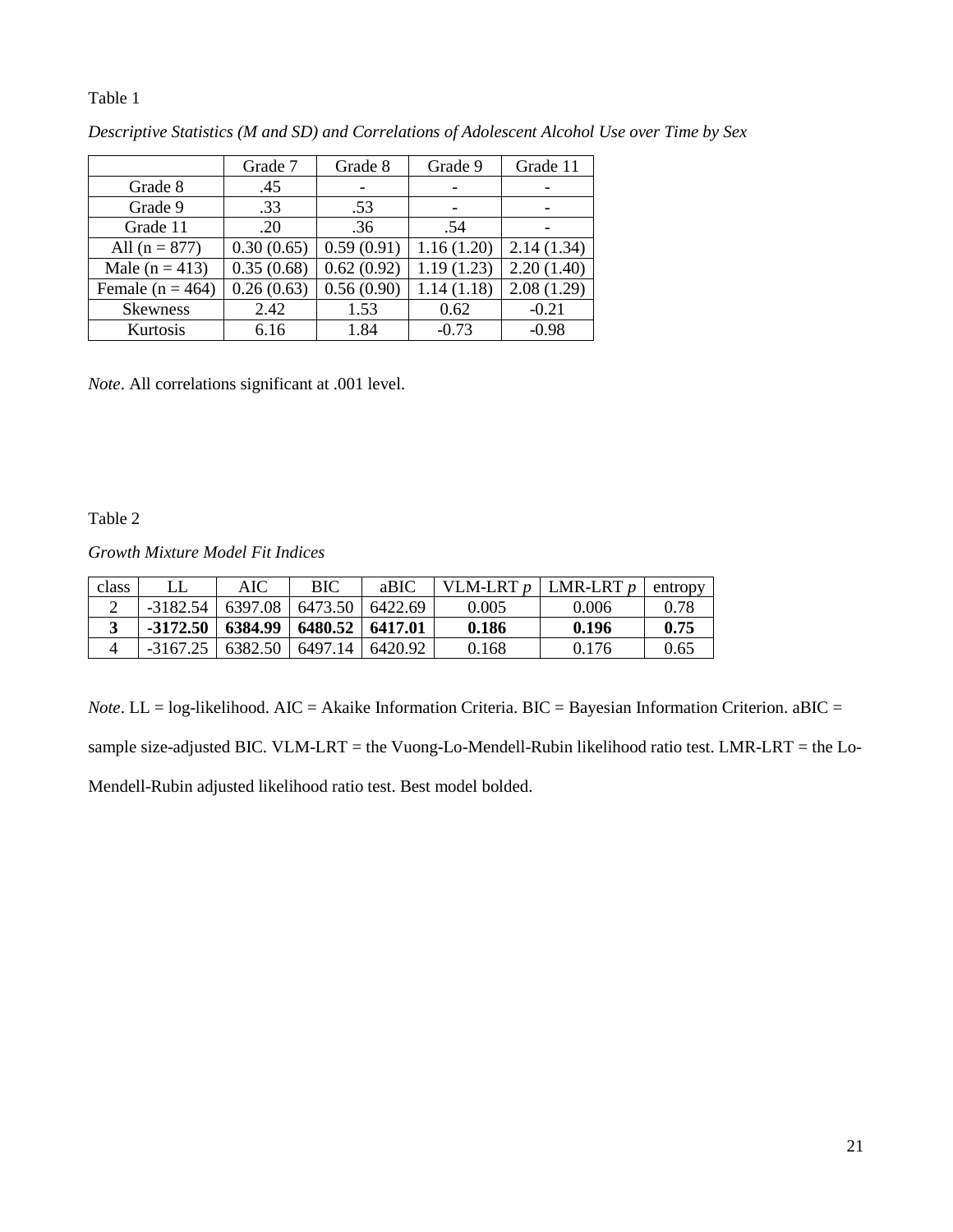## Table 3

|           | MZM               | <b>DZM</b>                                                                                                                                                              | MZF                            | DZF               | DOS                                                         | MZ                                   |                     |
|-----------|-------------------|-------------------------------------------------------------------------------------------------------------------------------------------------------------------------|--------------------------------|-------------------|-------------------------------------------------------------|--------------------------------------|---------------------|
| Normative | $0.49(0.25-0.65)$ | $-0.03$ ( $-0.28-0.23$ ) $\mid 0.38$ ( $0.15-0.55$ ) $\mid 0.22$ ( $-0.05-0.45$ ) $\mid 0.15$ ( $-0.05-0.33$ ) $\mid 0.42$ ( $0.27-0.56$ ) $\mid 0.12$ ( $-0.02-0.25$ ) |                                |                   |                                                             |                                      |                     |
| LOW       | $0.69(0.52-0.80)$ | $0.43(0.14-0.64)$                                                                                                                                                       | $\mid$ 0.71 (0.56–0.81) $\mid$ | $0.62(0.43-0.76)$ | $0.58(0.43-0.69)$   0.70 $(0.59-0.78)$   0.56 $(0.46-0.65)$ |                                      |                     |
| Early     | $0.50(0.20-0.70)$ | $0.30(-0.14-0.61)$                                                                                                                                                      | $0.61(0.39-0.76)$              | $0.62(0.31-0.80)$ |                                                             | $0.33(0.11-0.52)$   0.56 (0.39-0.70) | $0.39(0.22 - 0.53)$ |

*Polychoric Cross-twin Correlations (95% CI) by Zygosity and Sex*

*Note*. MZM = male monozygotic twins. DZM = male dizygotic twins. MZF = female monozygotic twins. DZF = female dizygotic twins. DOS = opposite-sex dizygotic twins. For the normative increasing, low, and early starter trajectory respectively, there was no significant difference in the intra-pair correlations across sex within each zygosity group,  $\chi^2$  (3) = 2.39, 1.73, and 3.56,  $p_s$  = 0.50, 0.63, and 0.31, respectively.

#### Table 4

## *Genetic and Environmental Influences (95% CI) on Trajectory Membership*

|           | Model      | $-2LL$ (df)   | AIC    | Comparison               | $\Delta \chi^2$ ( $\Delta df$ ) | $\boldsymbol{p}$            | A                      | C/D                      | E                      |
|-----------|------------|---------------|--------|--------------------------|---------------------------------|-----------------------------|------------------------|--------------------------|------------------------|
|           |            |               |        | Model                    |                                 |                             |                        |                          |                        |
| Normative |            |               |        |                          |                                 |                             |                        |                          |                        |
|           | <b>ACE</b> | 2675.03 (839) | 997.03 | $-$                      | $- -$                           | $\qquad \qquad -$           | $0.376(0.122 - 0.504)$ | $0.000(0.000-0.173)$     | $0.624(0.496 - 0.766)$ |
|           | <b>ADE</b> | 2673.49 (839) | 995.49 | $\mathbf{u}$             | $-$                             | $\mathcal{L}_{\mathcal{F}}$ | $0.045(0.000-0.478)$   | $0.380(0.000-0.555)$     | $0.575(0.445 - 1.000)$ |
|           | AE         | 2675.03 (840) | 995.03 | ACE                      | 0(1)                            |                             | $0.377(0.235 - 0.505)$ | $- -$                    | $0.623(0.495 - 0.765)$ |
|           | AЕ         | 2675.03 (840) | 995.03 | <b>ADE</b>               | 1.54(1)                         | .21                         | $0.377(0.235-0.505)$   | $\overline{\phantom{a}}$ | $0.623(0.495 - 0.765)$ |
| Low       |            |               |        |                          |                                 |                             |                        |                          |                        |
|           | ACE        | 2497.75 (835) | 827.75 | $\overline{\phantom{a}}$ | $\overline{\phantom{a}}$        | --                          | $0.276(0.011 - 0.534)$ | $0.424(0.201 - 0.622)$   | $0.300(0.221 - 0.407)$ |
|           | AE         | 2510.26 (836) | 838.26 | <b>ACE</b>               | 12.51(1)                        | $\overline{0}$              | $0.737(0.657-0.801)$   |                          | $0.263(0.199 - 0.343)$ |
|           | CE         | 2501.92 (836) | 829.92 | ACE                      | 4.17(1)                         | .04                         |                        | $0.615(0.537-0.683)$     | $0.385(0.317 - 0.463)$ |
| Early     |            |               |        |                          |                                 |                             |                        |                          |                        |
|           | ACE        | 1886.91 (839) | 208.91 | ۰.                       | --                              | $\sim$                      | $0.347(0.000 - 0.690)$ | $0.215(0.000 - 0.530)$   | $0.438(0.304 - 1.000)$ |
|           | AE         | 1888.33 (840) | 208.33 | <b>ACE</b>               | 1.42(1)                         | .23                         | $0.594(0.448 - 0.711)$ |                          | $0.406(0.289 - 0.552)$ |
|           | <b>CE</b>  | 1889.29 (840) | 209.29 | ACE                      | 2.38(1)                         | .12                         |                        | $0.461(0.338 - 0.570)$   | $0.539(0.430 - 0.662)$ |

*Note*. The final selected models were bolded.  $-2LL =$  minus twice the log-likelihood. AIC = Akaike Information Criteria. A = additive genetic influences. D = dominant genetic influences.  $C =$  shared environmental influences.  $E =$  non-shared environmental influences.